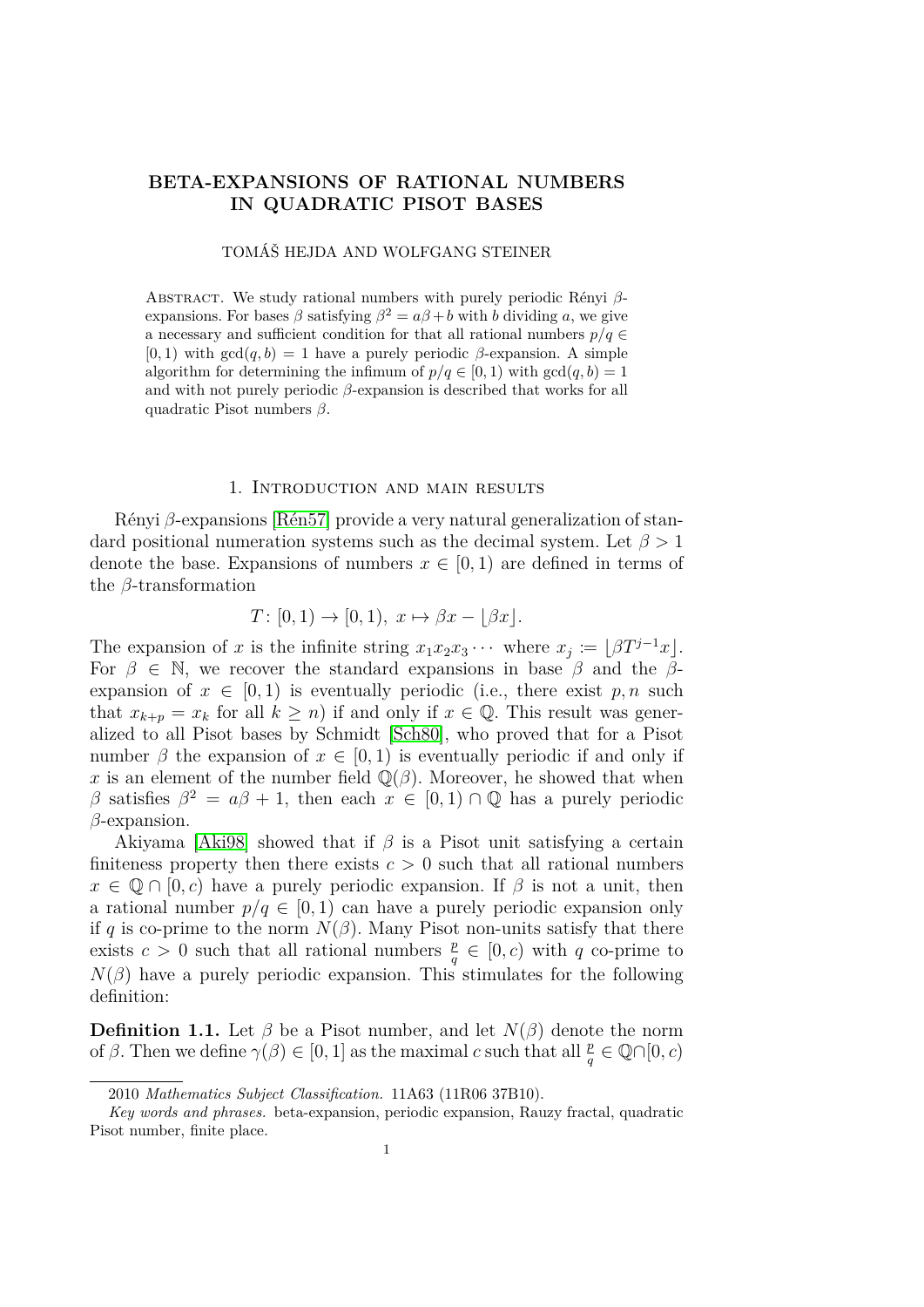with  $gcd(q, N(\beta)) = 1$  have a purely periodic  $\beta$ -expansion. In other words,

$$
\gamma(\beta) := \inf \left\{ \frac{p}{q} \in \mathbb{Q} \cap [0, 1) : \gcd(q, N(\beta)) = 1, \frac{p}{q} \text{ has a not purely periodic expansion} \right\} \cup \{1\}.
$$

The question is how to determine the value of  $\gamma(\beta)$ . As well, knowing when  $\gamma(\beta) = 0$  or 1 is of big interest. Values of  $\gamma(\beta)$  for whole classes of numbers as well as for particular numbers have been given [\[Aki98,](#page-14-0) [ABBS08,](#page-14-1) [AS05,](#page-14-2) [MS14,](#page-15-2) [Sch80\]](#page-15-1). Periodic greedy expansions in negative quadratic unit bases were studied in [**?**].

It is easy to observe that the expansion of *x* is purely periodic if and only if *x* is a periodic point of *T*, i.e., there exists  $p \ge 1$  such that  $T^p x = x$ . The natural extension  $(\mathcal{X}, \mathcal{T})$  of the dynamical system  $([0, 1), T)$  (w.r.t. its unique absolutely continuous invariant measure) can be defined in an algebraic way, cf. [§2.3.](#page-3-0) Several authors contributed to proving the following result: A point  $x \in [0, 1)$  has a purely periodic  $\beta$ -expansion if and only if  $x \in \mathbb{Q}(\beta)$  and its diagonal embedding lies in the natural extension domain  $X$ . The quadratic unit case was solved by Hama and Imahashi [\[HI97\]](#page-15-3), the confluent unit case by Ito and Sano [\[IS01,](#page-15-4) [IS02\]](#page-15-5). Then Ito and Rao [\[IR05\]](#page-15-6) resolved the unit case completely using an algebraic argument. For nonunit bases  $\beta$ , one has to consider finite (*p*-adic) places of the field  $\mathbb{Q}(\beta)$ . This consideration allowed Berthé and Siegel [\[BS07\]](#page-15-7) to expand the result to all (non-unit) Pisot numbers.

The first values of  $\gamma(\beta)$  for two particular quadratic non-units were provided by Akiyama et al. [\[ABBS08\]](#page-14-1). Recently, Minervino and the second author [\[MS14\]](#page-15-2) described the boundary of  $\mathcal X$  for quadratic non-unit Pisot bases. This allowed them to find the value of  $\gamma(\beta)$  for an infinite class of quadratic numbers. Namely, let  $\beta$  be the positive root of  $\beta^2 = a\beta + b$  for  $a \geq b \geq 1$  two co-prime integers; then

$$
\gamma(\beta) = \begin{cases} 1 - \frac{(b-1)b\beta}{\beta^2 - b^2} & \text{if } a > b(b-1), \\ 0 & \text{otherwise} \end{cases}
$$

(note that this value is 1 if and only if  $b = 1$ ).

The purpose of this article is to generalize this result to all quadratic Pisot numbers  $\beta$  with norm  $N(\beta) < 0$ . (Note that when  $N(\beta) > 0$ , then *β* has a positive Galois conjugate  $β' > 0$  and  $γ(β) = 0$  by [\[Aki98,](#page-14-0) Proposition 5. To this end, we define  $\beta$ -adic expansions (not to be confused with the Rényi  $\beta$ -expansions) similarly to *p*-adic expansions with  $p \in \mathbb{Z}$ , see also [§2.4.](#page-4-0)

<span id="page-1-0"></span>**Definition 1.2.** Let *β* be an algebraic integer. The *β-adic expansion* of  $x \in \mathbb{Z}[\beta]$  is the unique infinite word  $h(x) := u_0 u_1 u_2 \cdots$  such that  $u_n \in$  $\{0, 1, \ldots, |N(\beta)| - 1\}$  and  $x - \sum_{i=0}^{n-1} u_i \beta^i \in \beta^n \mathbb{Z}[\beta]$  for all  $n \in \mathbb{N}$ .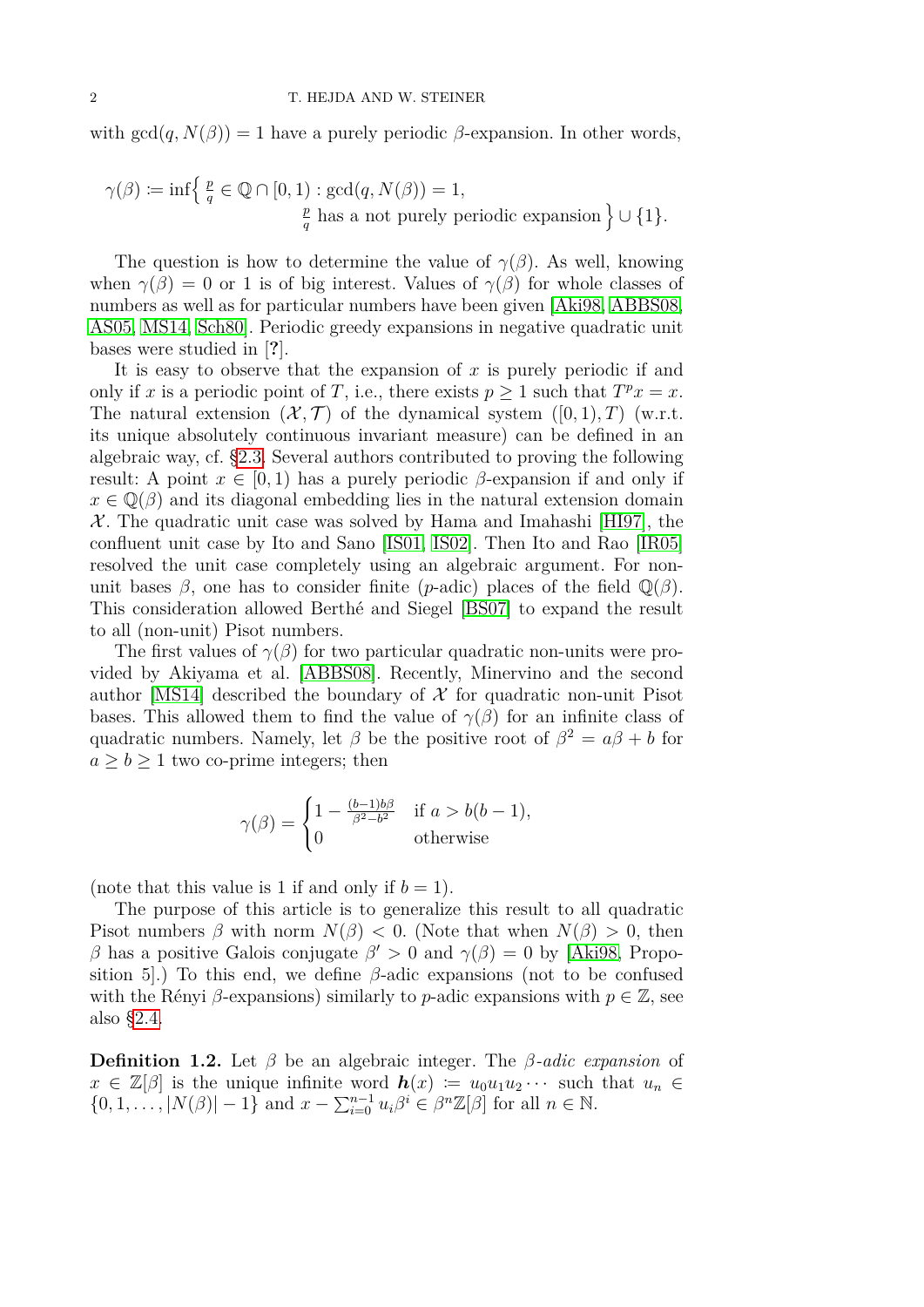<span id="page-2-1"></span>**Theorem 1.** Let  $\beta$  be a quadratic Pisot number, root of  $\beta^2 = a\beta + b$  with  $a \geq b \geq 1$ *. Then* 

$$
\gamma(\beta) = \begin{cases}\n0 & \text{if } \sup_{j \in \mathbb{Z}} P_{h(j-\beta)}(\beta') > \beta \text{ or } \inf_{j \in \mathbb{Z}} P_{h(j)}(\beta') < -1, \\
\beta - a & \text{if } \sup_{j \in \mathbb{Z}} P_{h(j-\beta)}(\beta') \in (2\beta - a - 1, \beta] \\
& \text{and } \inf_{j \in \mathbb{Z}} P_{h(j)}(\beta') \ge \beta - a - 1, \\
1 + \inf_{j \in \mathbb{Z}} P_{h(j)}(\beta') & \text{otherwise,} \n\end{cases}
$$

 $where$   $P_{u_0u_1u_2...}(X) := \sum_{n\geq 0} u_n X^n$ .

In many cases, we obtain the following direct formula (which we conjecture to be true for all  $a > b > 1$ :

<span id="page-2-2"></span>**Theorem 2.** Let  $\beta$  be a quadratic Pisot number, root of  $\beta^2 = a\beta + b$  for *a* ≥ *b* ≥ 1*. Suppose a* >  $\frac{1}{2}$  $\frac{2\sqrt{5}}{2}b$  *or*  $a = b$  *or*  $gcd(a, b) = 1$ *. Then* 

<span id="page-2-0"></span>(1.1) 
$$
\gamma(\beta) = \max\Big\{0, 1 + \inf_{j \in \mathbb{Z}} P_{h(j)}(\beta')\Big\}.
$$

The infimum in [\(1.1\)](#page-2-0) can be computed easily with the help of Proposi-tion [3.2](#page-8-0) below. In the case  $\frac{a}{b} \in \mathbb{Z}$ , Proposition [4.1](#page-9-0) provides an even faster algorithm, and we are able to prove a necessary and sufficient condition for  $\gamma(\beta) = 1$ :

<span id="page-2-3"></span>**Theorem 3.** Let  $\beta$  be a quadratic Pisot number, root of  $\beta^2 = a\beta + b$  with  $a \geq b \geq 1$  *and such that b divides a.* 

- (i) *We have*  $\gamma(\beta) = 1$  *if and only if*  $a \geq b^2$  *or*  $(a, b) \in \{(24, 6), (30, 6)\}.$
- (ii) *If*  $a = b > 3$  *then*  $\gamma(\beta) = 0$ *.*

This paper is organized as follows: In the next section, notions on words, representation spaces and *β*-tiles are recalled, and properties of *β*-adic expansions are studied. Section [3](#page-5-0) connects tiles arising from the *β*-transformation and the value  $\gamma(\beta)$  in order to prove Theorem [1.](#page-2-1) The proof of Theorem [2](#page-2-2) is completed in Section [4,](#page-8-1) together with that of Theorem [3.](#page-2-3) Comments on the general case are in Section [5,](#page-13-0) along with a list of related open questions.

### 2. Preliminaries

2.1. **Words over a finite alphabet.** We consider both finite and infinite words over a finite alphabet  $\mathcal A$ . The set of finite words over  $\mathcal A$  is denoted  $\mathcal A^*$ . The set of all (right) infinite words over  $A$  is denoted  $A^{\omega}$ , and it is equipped with the Cantor topology. An infinite word is *(eventually) periodic* if it is of the form  $vu^{\omega} \coloneqq vuuu \cdots$ ; a finite word v is the pre-period and a nonempty finite word *u* is the period; if the pre-period is empty, we speak about a *purely periodic word*. A prefix of a (finite or infinite) word *w* is any finite word *v* such that *w* can be written as  $w = vu$  for some word *u*. We denote by  $\boldsymbol{u}$   $[n]$  the prefix of length *n* of an infinite word  $\boldsymbol{u}$ .

To a finite word  $w = w_0w_1 \cdots w_{k-1}$  we assign the polynomial

$$
P_w(X) := \sum_{i=0}^{k-1} w_i X^i.
$$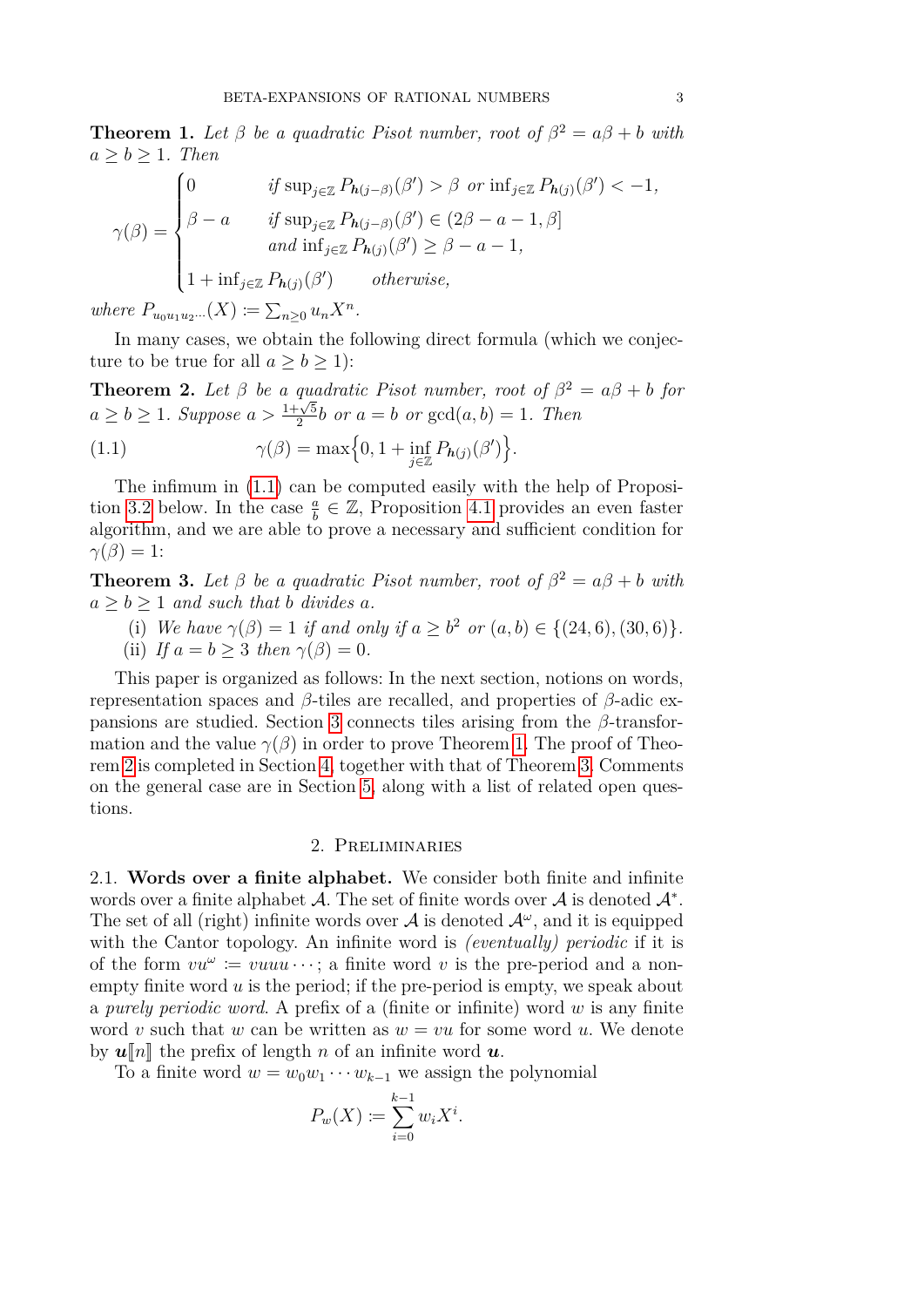Similarly,  $P_u(X) \coloneqq \sum_{i \geq 0} u_i X^i$  is a power series for an infinite word  $u =$  $u_0u_1u_2\cdots$ 

2.2. **Representation spaces.** The following notation will be used: For integers  $a, b \in \mathbb{Z}$ , we denote by  $a \perp b$  the fact that  $a$  and  $b$  are co-prime, i.e., that  $gcd(a, b) = 1$ . Moreover, for  $b \ge 2$  we put  $\mathbb{Z}_b := \{ p/q : p, q \in \mathbb{Z}, q \perp b \}$ (the ring of rational numbers with denominator co-prime to *b*).

We adopt the notation of [\[MS14\]](#page-15-2), however, we restrict ourselves to *β* being a quadratic Pisot number. Let  $K = \mathbb{Q}(\beta)$ . Since  $\beta$  is quadratic, there are exactly two infinite places of  $K$ ; they are given by the two Galois isomorphisms of  $\mathbb{Q}(\beta)$ : the identity and  $x \mapsto x'$  that maps  $\beta$  to its Galois conjugate. Both these places have  $\mathbb R$  as their completion.

If  $\beta$  is not a unit, then we have to consider finite places of *K* as well. We define the ring  $K_f$  as the direct product  $K_f := \prod_{\mathfrak{p} | (\beta)} K_{\mathfrak{p}}$ , where  $\mathfrak{p}$  runs through all prime ideals of  $\mathbb{Q}(\beta)$  that divide the principal ideal  $(\beta)$  and  $K_{\mathfrak{p}}$ is the associate completion of  $\mathbb{K}$ ; for a precise definition, we refer to [\[MS14,](#page-15-2) §2.2]. The direct products  $\mathbb{K} := K \times K' \times K_f$  and  $\mathbb{K}' := K' \times K_f$  are called *representation spaces*. We define the diagonal embeddings

$$
\delta: \mathbb{Q}(\beta) \to \mathbb{K}, \ x \mapsto (x, x', x_{\mathbf{f}}) \quad \text{and} \quad \delta': \mathbb{Q}(\beta) \to \mathbb{K}', \ x \mapsto (x', x_{\mathbf{f}}),
$$

where  $x_f$  is the vector of the embeddings of  $x$  into the spaces  $K_{\mathfrak{p}}$ . We put

$$
S_{\mathbf{f}} \coloneqq \overline{\{x_{\mathbf{f}} : x \in S\}} \quad \text{for any } S \subseteq K.
$$

In particular, we consider  $\mathbb{Z}[\beta]_f$ , which is a compact subset of  $K_f$ . Since multiplication by  $\beta_f$  is a contraction on  $K_f$ , we have that  $\beta_f^n \mathbb{Z}[\beta]_f \to \{0_f\}$ as  $n \to \infty$ .

<span id="page-3-0"></span>2.3. **Beta-tiles.** For  $x \in [0,1)$ , we define the (reflected and translated) *β-tile* of *x* as the Hausdorff limit

$$
\mathcal{Q}(x) := \lim_{k \to \infty} \delta'(x - \beta^k T^{-k}(x)) \subseteq \mathbb{K}'.
$$

Note that the standard definition of a  $\beta$ -tile for  $x \in \mathbb{Z}[\beta^{-1}] \cap [0,1)$  is  $\mathcal{R}(x) :=$  $δ'(x) - Q(x)$ , see e.g. [\[MS14\]](#page-15-2). For a quadratic Pisot number *β*, root of  $\beta^2 = a\beta + b$  with  $a \ge b \ge 1$ , we have that  $\mathcal{Q}(x) = \mathcal{Q}(0)$  for  $x < \beta - a$ and  $\mathcal{Q}(x) = \mathcal{Q}(\beta - a)$  otherwise. The dynamical system  $([0, 1), T)$  admits  $(X, \mathcal{T})$  as its natural extension, where

$$
\mathcal{X} := ([0, \beta - a) \times \mathcal{Q}(0)) \cup ([\beta - a, 1) \times \mathcal{Q}(\beta - a)] \subset \mathbb{K}
$$

is a union of two suspensions of  $\beta$ -tiles and  $\mathcal{T}(x, y) \coloneqq \delta(\beta)(x, y) - \delta(|\beta x|)$ . The natural extension domain is often required to be a closed set, but here it is more convenient to work with the one above, since the following result holds:

<span id="page-3-1"></span>**Proposition 2.1** ([\[HI97,](#page-15-3) [IR05,](#page-15-6) [BS07\]](#page-15-7)). For a Pisot number  $\beta$ , we have that *x* has a purely periodic  $\beta$ -expansion if and only if  $x \in \mathbb{Q}(\beta)$  and  $\delta(x) \in \mathcal{X}$ .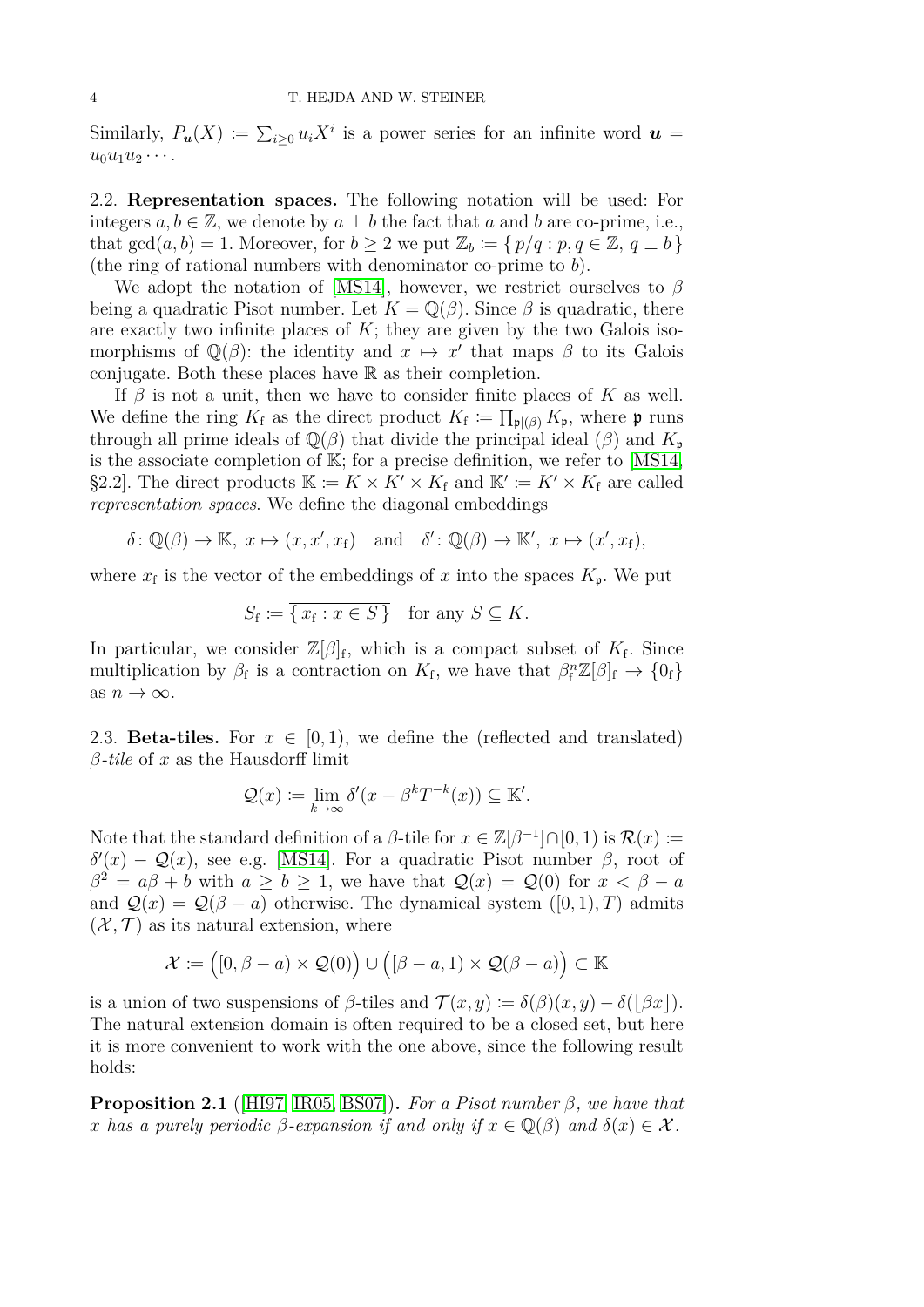<span id="page-4-0"></span>2.4. **Beta-adic expansions.** In Definition [1.2,](#page-1-0) *β*-adic expansions are defined on Z[*β*]. By Lemma [2.2](#page-4-1) below, we extend this definition to the closure  $\mathbb{Z}[\beta]_f$  similarly to the *p*-adic case. To this end, let

$$
D: \mathbb{Z}[\beta]_{\mathrm{f}} \to \mathbb{Z}[\beta]_{\mathrm{f}}, \quad x \mapsto \beta_{\mathrm{f}}^{-1}(z - d(z)_{\mathrm{f}}),
$$

where  $d(x)$  is the unique digit  $d \in \mathcal{A} := \{0, 1, \ldots, |N(\beta)| - 1\}$  such that  $\beta_f^{-1}(x-d_f)$  is in  $\mathbb{Z}[\beta]_f$ . Such *d* exists because  $\mathbb{Z}[\beta] = \mathcal{A} + \beta \mathbb{Z}[\beta]$ . It is unique because  $(c + \beta \mathbb{Z}[\beta])_f \cap (d + \beta \mathbb{Z}[\beta])_f \neq \emptyset$  implies  $(\beta^{-1}(c - d))_f \in \mathbb{Z}[\beta]_f$  and thus  $c \equiv d \pmod{N(\beta)}$  by the following lemma:

<span id="page-4-1"></span>**Lemma 2.2** ([\[MS14,](#page-15-2) Lemma 5.2 and Eq. (5.1)])**.** *For each*  $x \in \mathbb{Z}[\beta^{-1}]\setminus\mathbb{Z}[\beta]$  $we$  *have*  $x_f \notin \mathbb{Z}[\beta]_f$ *. There exists*  $k \in \mathbb{N}$  *such that*  $\mathbb{Z}[\beta^{-1}] \cap \beta^k \mathcal{O} \subseteq \mathbb{Z}[\beta]$ *, where*  $\mathcal O$  *is the ring of integers in*  $\mathbb Q(\beta)$ *.* 

**Lemma 2.3.** *The β*-adic expansion map  $h_f : \mathbb{Z}[\beta]_f \to \mathcal{A}^\omega$  defined by

$$
\mathbf{h}_f(z) \coloneqq u_0 u_1 u_2 \cdots, \quad \text{where} \quad u_i \coloneqq d(D^i(z)),
$$

*is a homeomorphism. It satisfies that*  $h_f(x_f) = h(x)$  *for all*  $x \in \mathbb{Z}[\beta]$ *.* 

*Proof.* The map  $h_f$  is surjective because  $h_f(P_u(\beta_f)) = u$  for all  $u \in A^\omega$ . It is injective because  $h_f(z) = u = u_0 u_1 u_2 \cdots$  implies that  $z \in \sum_{i=0}^{n-1} u_i \beta_f^i +$  $\beta_{\rm f}^n \mathbb{Z}[\beta]_{\rm f}$  for all *n*, thus  $z = P_u(\beta_{\rm f}).$ 

Since  $\mathcal{O}_f$  is open and  $\mathbb{Z}[\beta^{-1}]_f = K_f$ , we get from Lemma [2.1](#page-3-1) that  $\mathbb{Z}[\beta]_f =$  $\bigcup_{x \in \mathbb{Z}[\beta]} x_f + \beta_f^k \mathcal{O}_f$  for some  $k \in \mathbb{N}$ , and therefore it is an open set as well. Then the preimage  $h_f^{-1}(vA^{\omega}) = P_v(\beta_f) + \beta_f^n \mathbb{Z}[\beta]_f$  is open for any  $v \in A^*$ . As the cylinders  $\{ vA^{\omega} : v \in A^* \}$  form a base of the topology of  $A^{\omega}$ , the map  $h_{\rm f}$  is continuous.

The inverse  $h_f^{-1}$  is continuous because  $\beta_f^n \mathbb{Z}[\beta]_f \to \{0_f\}$  as  $n \to \infty$ .

For  $x \in \mathbb{Z}[\beta]$ , the equality  $h_f(x_f) = h(x)$  follows from the fact that  $\beta^{-1}(x - d(x_f)) \in \mathbb{Z}[\beta].$ 

Note that we can also identify the set  $\mathbb{Z}[\beta]_f$  with the inverse limit space  $\lim \mathbb{Z}[\beta]/\beta^n \mathbb{Z}[\beta]$ . Indeed, the map

$$
\kappa: u_0 u_1 u_2 \cdots \mapsto (\xi_1, \xi_2, \xi_3, \dots), \quad \text{where} \quad \xi_n = \sum_{i=0}^{n-1} u_i \beta^i
$$

is an isomorphism  $\mathcal{A}^{\omega} \to \lim \mathbb{Z}[\beta]/\beta^n \mathbb{Z}[\beta]$ , and the following diagram commutes:

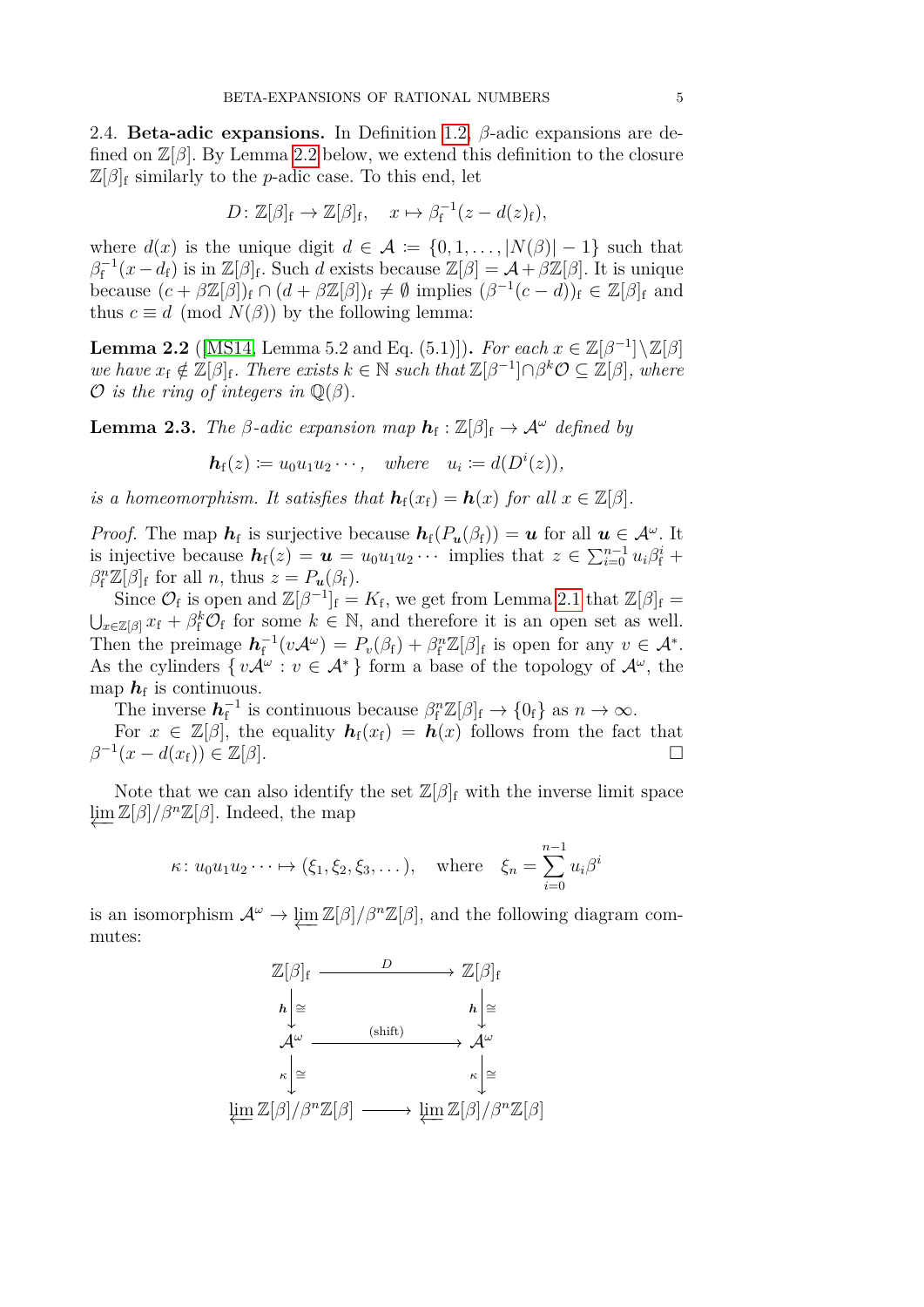

FIGURE 1. The tiles  $\mathcal{Q}(0)$  and  $\mathcal{Q}(\beta - a)$  for  $\beta = 1 + \sqrt{3}$ . The (red) stripes illustrate the intersection of  $Y = K' \times (\mathbb{Z})_f$  with the tiles.

# <span id="page-5-1"></span>3. BETA-TILES AND THE VALUE  $\gamma(\beta)$

<span id="page-5-0"></span>The goal of this section is to prove Theorems [1](#page-2-1) and [2,](#page-2-2) using the connection between *β*-tiles and the value of  $\gamma(\beta)$ . First we prove the following lemma about the closures of  $\mathbb{Z}$  and  $\mathbb{Z}_b$  in  $K_f$ :

<span id="page-5-2"></span>**Lemma 3.1.** We have that  $(\mathbb{Z})_f = (\mathbb{Z}_b)_f = (\mathbb{Z}_b \cap [c, d])_f$  for all  $c < d$ .

*Proof.* We have that  $(\mathbb{Z}_b)_{f} = (\mathbb{Z}_b \cap [c, d])_f$  by [\[ABBS08,](#page-14-1) Lemma 4.7]. Clearly  $\mathbb{Z} \subseteq \mathbb{Z}_b$  whence  $(\mathbb{Z})_f \subseteq (\mathbb{Z}_b)_f$ . We will prove that  $(\mathbb{Z}_b)_f \subseteq (\mathbb{Z})_f$ , namely that every point  $x/q \in \mathbb{Z}_b$  for  $x, q \in \mathbb{Z}$  and  $q \perp b$  can be approximated by integers. For each  $n \in \mathbb{N}$ , there exists  $q_n \in \mathbb{Z}$  such that  $q_n q \equiv 1 \pmod{b^n}$ . Then  $\frac{x}{q} - q_n x = (1 - q_n q)^{\frac{n}{q}}$  $\frac{x}{q} \in \frac{1}{q}$  $\frac{1}{q}b^n\mathbb{Z} \subseteq \frac{1}{q}$  $\frac{1}{q}\beta^{n}\mathbb{Z}[\beta]$ , therefore  $(q_{n}x)_{f} \rightarrow (x/q)_{f}$ .  $\Box$ 

*Proof of Theorem [1.](#page-2-1)* By Definition [1.1,](#page-0-0) Proposition ?? and since  $\delta(1) \notin \mathcal{X}$ , we have that

$$
\gamma(\beta) = \inf\{x \in \mathbb{Z}_b : x \ge 0, \, \delta(x) \notin \mathcal{X}\}.
$$

For  $x \in \mathbb{Q} \cap [0, \beta - a)$ , the condition  $\delta(x) \in \mathcal{X}$  is equivalent to  $\delta'(x) \in \mathcal{Q}(0)$ ; for  $x \in \mathbb{Q} \cap [\beta - a, 1]$ , it is equivalent to  $\delta'(x) \in \mathcal{Q}(\beta - a)$ .

We recall the results of [\[MS14,](#page-15-2) §9.3], where the shape of the tiles is described. The intersection of  $Q(x)$  with a line  $K' \times \{z\}$  is a line segment for any  $z \in \mathbb{Z}[\beta]_f$  and it is empty for all  $z \in K_f \setminus \mathbb{Z}[\beta]_f$ , see Figure [1.](#page-5-1) Let  $\partial$ <sup>-</sup>Q(*x*) denote the set of the segments' left end-points, and similarly  $\partial^+ \mathcal{Q}(x)$  the set of the right end-points. For  $x \in \{0, \beta - a\}$ , put

$$
l_x := \sup \pi'(\delta^- \mathcal{Q}(x) \cap Y)
$$
 and  $r_x := \inf \pi'(\delta^+ \mathcal{Q}(x) \cap Y)$ ,

where  $Y := K' \times (\mathbb{Z}_b)$ <sub>f</sub> and  $\pi'$  denotes the projection  $\pi' : K' \times K_f \to K'$ ,  $(y, z) \mapsto y$ . Then all numbers  $p/q \in \mathbb{Z}_b$  in  $[l_0, r_0] \cap [0, \beta - a)$  have a purely periodic expansion, and so do all numbers  $p/q \in \mathbb{Z}_b$  in  $[l_{\beta-a}, r_{\beta-a}] \cap [\beta-a, 1)$ .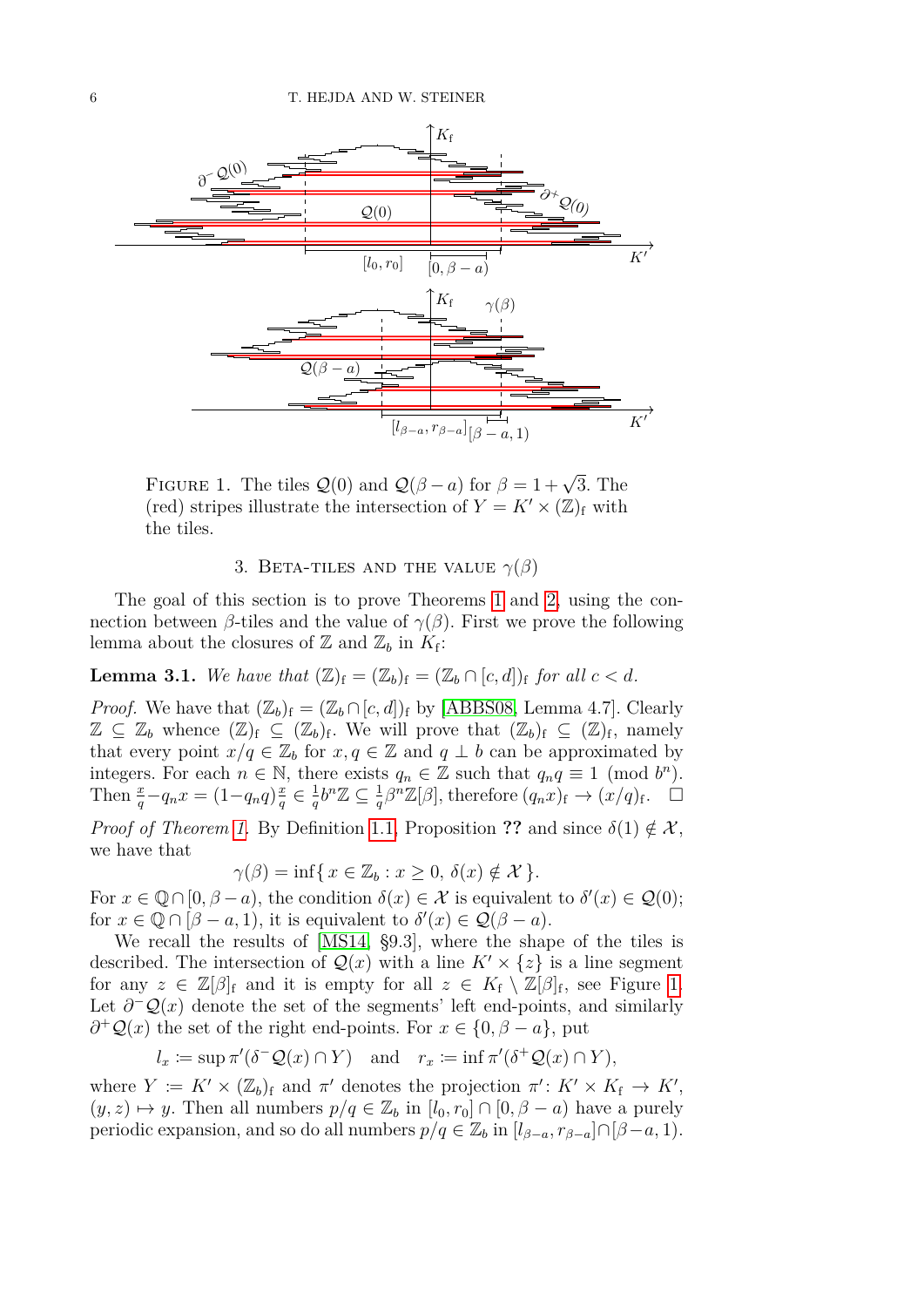$$
\underbrace{\begin{array}{c} 0,1,\ldots,b-1 \\ \hline \beta-a \end{array}}_{\text{0,1,\ldots,b-1}} \xrightarrow{a-b+1,\ldots,a} \underbrace{\begin{array}{c} a-b+1,\ldots,a \\ \hline \beta-a-1 \end{array}}_{\text{0,1,\ldots,b-1}} \underbrace{\begin{array}{c} a-\beta \\ \hline \alpha-b,\ldots,a-1 \end{array}}
$$

<span id="page-6-1"></span>Figure 2. Boundary graph for quadratic *β*-tiles, cf. [\[MS14,](#page-15-2) Fig. 6]. Each arrow in the graph represents exactly *b* edges.

Outside these two sets, numbers  $p/q \in \mathbb{Z}_b$  that do not have a purely periodic expansion are dense, since the points  $\delta'(p/q)$  are dense in *Y* by Lemma [3.1.](#page-5-2) Therefore, the value of  $\gamma(\beta)$  depends on the relative position of the above intervals (see Figure [1\)](#page-5-1) in the following way: (3.1)

<span id="page-6-0"></span>
$$
\gamma(\beta) = \begin{cases}\n0 & \text{if } l_0 > 0 \text{ or } r_0 < 0, \\
r_0 & \text{if } l_0 \le 0 \text{ and } r_0 \in [0, \beta - a), \\
\beta - a & \text{if } l_0 \le 0, r_0 \ge \beta - a \text{ and } \beta - a \notin [l_{\beta - a}, r_{\beta - a}], \\
\min\{r_{\beta - a}, 1\} & \text{if } l_0 \le 0, r_0 \ge \beta - a \text{ and } \beta - a \in [l_{\beta - a}, r_{\beta - a}].\n\end{cases}
$$

In the rest of the proof, we will show that

<span id="page-6-2"></span>(3.2) 
$$
l_0 = l_{\beta-a} - 1 = -\beta + \sup_{j \in \mathbb{Z}} P_{h(j-\beta)}(\beta')
$$
  
(3.3) and 
$$
r_0 = r_{\beta-a} = 1 + \inf_{j \in \mathbb{Z}} P_{h(j)}(\beta').
$$

As  $\inf_{j\in\mathbb{Z}} P_{h(j)}(\beta') \leq P_{h(0)}(\beta') = 0$ , we see that [\(3.1\)](#page-6-0) implies the statement of the theorem.

We use results of [\[MS14,](#page-15-2) §§8.3, 9.2 and 9.3], namely Equations (8.4) and (9.2), which read:

$$
z \in \mathcal{R}(x) \cap \mathcal{R}(y) \quad \text{if and only if} \quad z = \delta'(x) + P_u(\delta'(\beta)),
$$

where  $u = u_0 u_1 u_2 \cdots$  is an edge-labelling of a path in the boundary graph in Figure [2](#page-6-1) that starts in the node  $y - x$ ; and

$$
\partial \mathcal{R}(x) = (\mathcal{R}(x) \cap \mathcal{R}(x + \beta - \lfloor x + \beta \rfloor)) \cup (\mathcal{R}(x) \cap \mathcal{R}(x - \beta - \lfloor x - \beta \rfloor)),
$$

where the first part is the left boundary  $\mathcal{R}^{-}(x)$  and the second part is the right boundary  $\mathcal{R}^+(x)$ . Therefore

$$
\partial^{-}\mathcal{R}(0) = \partial^{+}\mathcal{R}(\beta - a) = \mathcal{R}(0) \cap \mathcal{R}(\beta - a)
$$
  
\n
$$
= \{ P_{u}(\delta'(\beta)) : u \in (\mathcal{AB})^{\omega} \},
$$
  
\n
$$
\partial^{+}\mathcal{R}(0) = \mathcal{R}(a + 1 - \beta) \cap \mathcal{R}(0)
$$
  
\n
$$
= \{ \delta'(a + 1 - \beta) + P_{u}(\delta'(\beta)) : u \in (\mathcal{AB})^{\omega} \},
$$
  
\n
$$
\partial^{-}\mathcal{R}(\beta - a) = \mathcal{R}(\beta - a) \cap \mathcal{R}(2\beta - \lfloor 2\beta \rfloor)
$$
  
\n
$$
= \{ \delta'(\beta - a) + P_{u}(\delta'(\beta)) : u \in (\mathcal{AB})^{\omega} \},
$$

where we put  $\mathcal{B} \coloneqq \{a-b+1, a-b+2, \ldots, a\}$ . We have that

$$
\{P_{\boldsymbol{u}}(\delta'(\beta)) : \boldsymbol{u} \in (\mathcal{AB})^{\omega}\} = \{P_{((b-1)a)^{\omega}}(\delta'(\beta)) - P_{\boldsymbol{u}}(\delta'(\beta)) : \boldsymbol{u} \in \mathcal{A}^{\omega}\}\
$$
  
=  $-\delta'(1) - \{P_{\boldsymbol{u}}(\delta'(\beta)) : \boldsymbol{u} \in \mathcal{A}^{\omega}\},$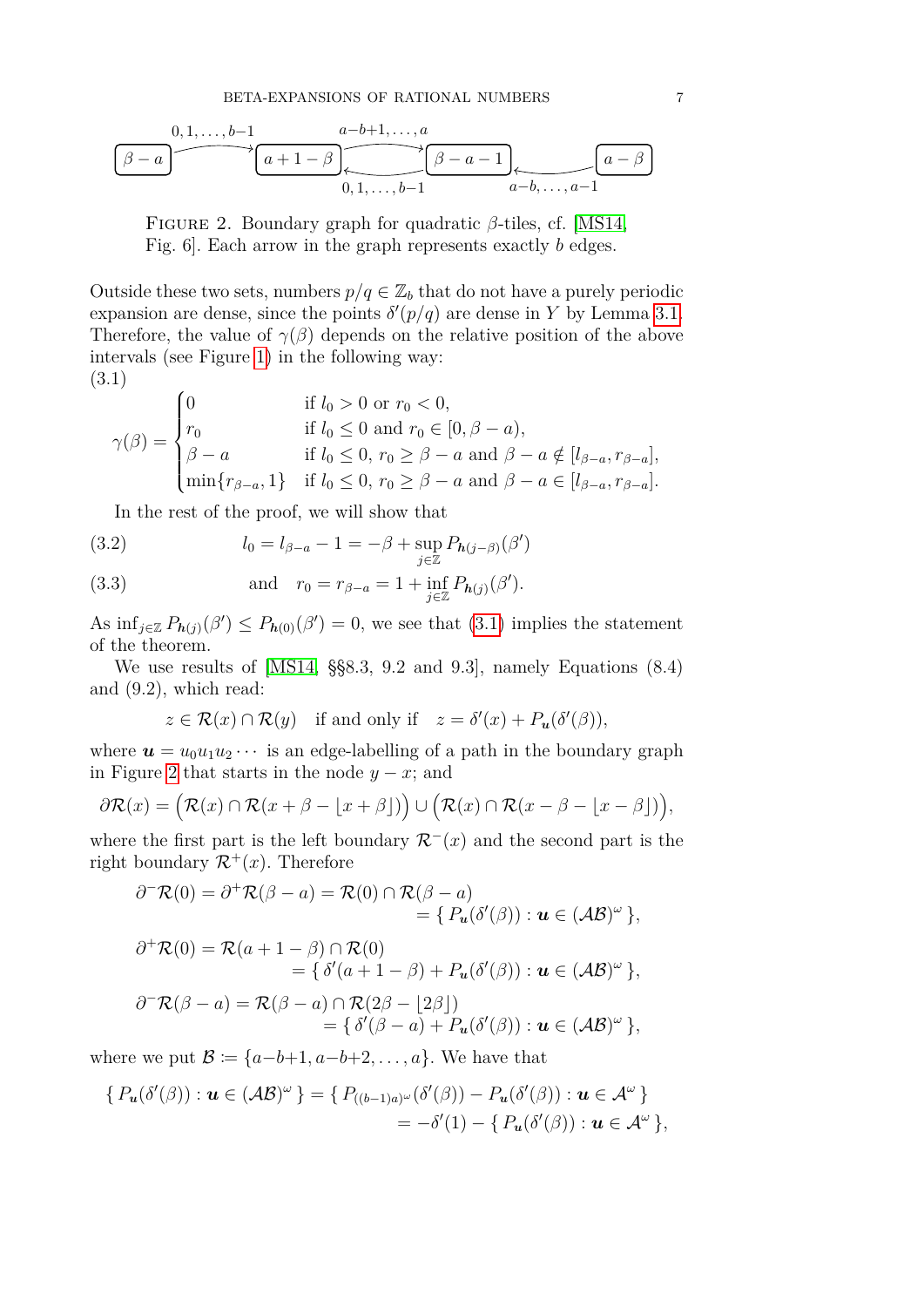since  $A = b - 1 - A$  and  $B = a - A$ . Because  $\mathcal{Q}(x) = \delta'(x) - \mathcal{R}(x)$ , we have  $\partial^{\pm} \mathcal{Q}(x) = \delta'(x) - \partial^{\mp} \mathcal{R}(x)$ . We obtain

$$
\partial^{-} Q(0) = \delta'(\beta - a) + \{ P_{u}(\delta'(\beta)) : u \in A^{\omega} \},
$$
  

$$
\partial^{-} Q(\beta - a) = \delta'(\beta - a + 1) + \{ P_{u}(\delta'(\beta)) : u \in A^{\omega} \},
$$
  

$$
\partial^{+} Q(0) = \partial^{+} Q(\beta - a) = \delta'(1) + \{ P_{u}(\delta'(\beta)) : u \in A^{\omega} \}.
$$

We have that

$$
\delta'(1) + P_{\mathbf{u}}(\delta'(\beta)) \in Y \iff 1_f + P_{\mathbf{u}}(\beta_f) \in \mathbb{Z}_f \iff \mathbf{u} \in \mathbf{h}_f(\mathbb{Z}_f),
$$
  

$$
\iff P_{\mathbf{u}}(\beta_f) \in \mathbb{Z}_f \iff \mathbf{u} \in \mathbf{h}_f(\mathbb{Z}_f),
$$

because  $h_f(P_u(\beta_f)) = u$  and  $h_f$  is a homeomorphism by Lemma [2.2.](#page-4-1) Then, since the map  $\mathbb{Z}_{f} \to K'$ ,  $z \mapsto P_{h_{f}(z)}(\beta')$  is continuous, we get that

$$
\inf \pi'(\partial^+ \mathcal{Q}(x) \cap Y) = 1 + \inf_{z \in \mathbb{Z}_{\mathrm{f}}} P_{\mathbf{h}_{\mathrm{f}}(z)}(\beta') = 1 + \inf_{j \in \mathbb{Z}} P_{\mathbf{h}(j)}(\beta').
$$

This justifies (??). Similarly,  $\delta'(\beta - a) + P_u(\delta'(\beta)) \in Y$  if and only if  $u \in$  $h_f(\mathbb{Z}_f - \beta_f)$ , therefore

$$
\sup \pi'(\partial^- \mathcal{Q}(\beta - a) \cap Y) - 1 = \sup \pi'(\partial^- \mathcal{Q}(0) \cap Y) = \beta' - a + \sup_{j \in \mathbb{Z}} P_{h(j-\beta)}(\beta').
$$

Since  $\beta' - a = -\beta$ , this justifies (??).

*Proof of Theorem [2,](#page-2-2) case*  $a > \frac{1+\sqrt{5}}{2}$  $\frac{2\sqrt{5}}{2}b$ . Since  $\beta' < 0$ , we have that

<span id="page-7-0"></span>
$$
\sup_{j\in\mathbb{Z}} P_{\mathbf{h}(j-\beta)}(\beta') \leq \sup_{\mathbf{u}\in\mathcal{A}^{\omega}} P_{\mathbf{u}}(\beta') = P_{((b-1)0)^{\omega}}(\beta') = \frac{b-1}{1-(\beta')^2}.
$$

We will show that this quantity is  $\langle 2\beta - a - 1 \rangle$ . First, we derive, using  $(\beta')^2 = a\beta' + b, \ \beta = a - \beta' \text{ and } 1 - (\beta')^2 > 0, \text{ that it is equivalent to }$ 

(3.4) 
$$
a + ab + \beta'(a^2 + a + 2b - 2) > 0.
$$

We know that  $\beta < a + 1$ , therefore  $\beta = a + \frac{b}{\beta} > \frac{a(a+1)+b}{a+1}$  and  $\beta' = -\frac{b}{\beta} > \frac{a^2}{a+1}$  $-\frac{(a+1)b}{a^2+a+b}$  $\frac{(a+1)b}{a^2+a+b}$ . As well,  $a^2 + a + 2b - 2 > 0$ , therefore we estimate

$$
a + ab + \beta'(a^2 + a + 2b - 2) > \frac{ab^2\left(\left(\frac{a}{b}\right)^2 - \frac{a}{b} - 1\right) + b^2\left(\left(\frac{a}{b}\right)^2 + 2\frac{a}{b} - 2\right) + 2b}{a^2 + a + b}.
$$

When  $\frac{a}{b} > \frac{1+\sqrt{5}}{2}$  $\frac{2}{2}$ , all three terms in the numerator are positive. Since the denominator is also positive, we get that  $\sup_{j\in\mathbb{Z}} P_{h(j-\beta)}(\beta') < 2\beta - a - 1$ . Theorem [1](#page-2-1) then implies [\(1.1\)](#page-2-0).

The proof of the case  $a \perp b$  of Theorem [2](#page-2-2) was given in [\[MS14,](#page-15-2) §9]. The proof of the case  $a = b$  is given in the next section on page [9,](#page-11-0) because it falls under the case when *b* divides *a*.

The following proposition shows how to compute the infimum in The-orem [2](#page-2-2) and thus the value of  $\gamma(\beta)$  in a lot of (and possibly all) cases. Comments on the computation of  $\gamma(\beta)$  by Theorem [1](#page-2-1) are in Section [5.](#page-13-0) We recall that  $\mathbf{u}[\![n]\!]$  denotes the prefix of  $\mathbf{u}$  of length *n*.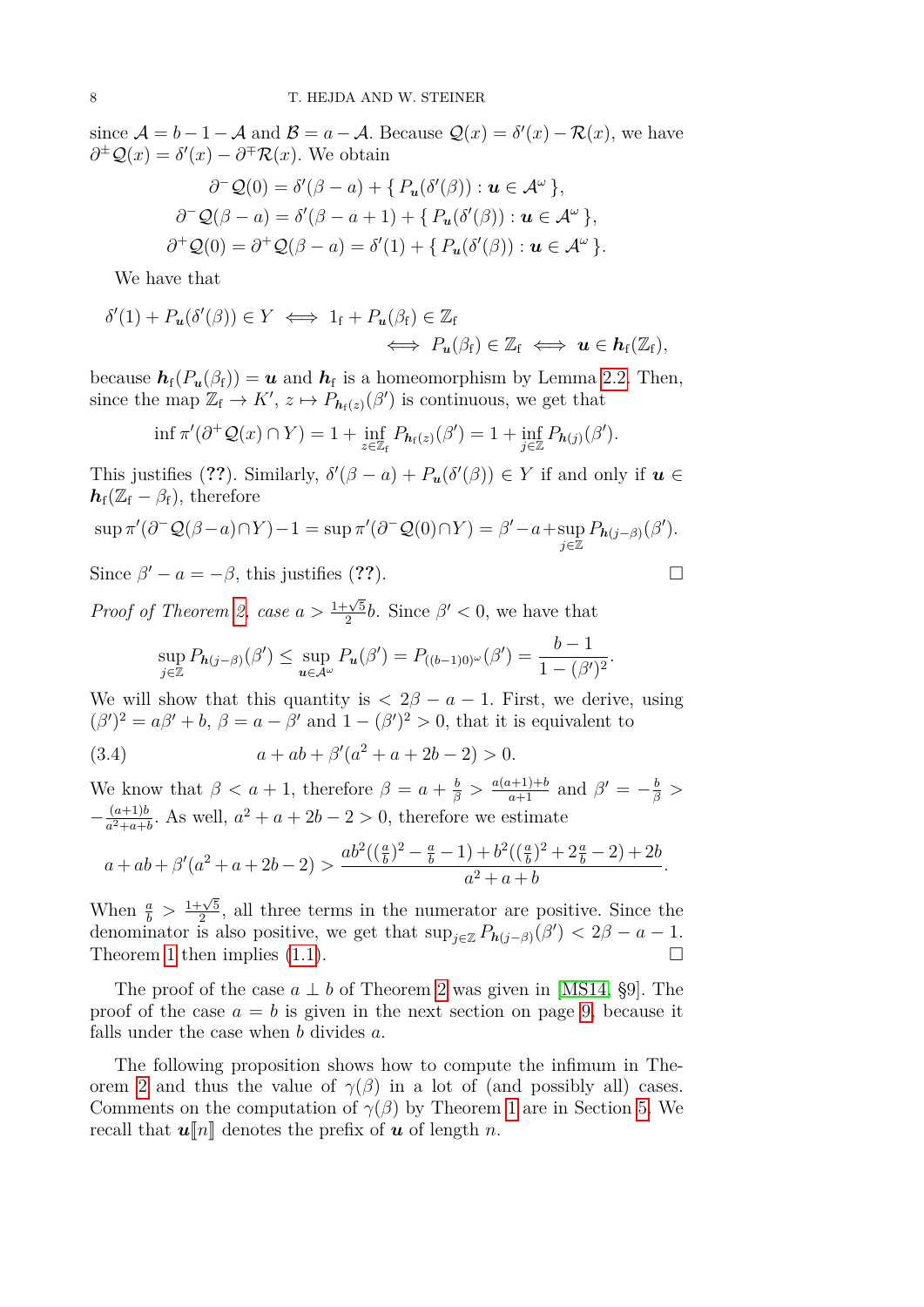| $a/b=1$ |                  | $\overline{2}$ | -3         | $\overline{4}$ | $\overline{5}$ | 6       | 7          | 8          | 9          |         |              | 10 11 12 13 14 15 |   |   |   |
|---------|------------------|----------------|------------|----------------|----------------|---------|------------|------------|------------|---------|--------------|-------------------|---|---|---|
| $b=1$   | 1                | 1              | 1          | 1              | 1              | 1       | 1          | 1          | 1          | 1       | 1            | 1                 | 1 | 1 | 1 |
| 2       | $\star$          | 1              | 1          | 1              | 1              | 1       | 1          | 1          | 1          | 1       | 1            | 1                 | 1 | 1 | 1 |
| 3       | 0                | $\star$        | 1          | 1              | 1              | 1       | 1          | 1          | 1          | 1       | 1            | 1                 | 1 | 1 | 1 |
| 4       | 0                | $^{\star}$     | $^{\star}$ | 1              | 1              | 1       | 1          | 1          | 1          | 1       | $\mathbf{1}$ | 1                 | 1 | 1 | 1 |
| 5       | 0                | $\star$        | $\star$    | $\star$        | 1              | 1       | 1          | 1          | 1          | 1       | 1            | 1                 | 1 | 1 | 1 |
| 6       | 0                | $^{\star}$     | $^{\star}$ | 1              | 1              | 1       | 1          | 1          | 1          | 1       | $\mathbf{1}$ | 1                 | 1 | 1 | 1 |
| 7       | $\mathcal{O}$    | $\star$        | $\star$    | $^{\star}$     | $\star$        | $\star$ | 1          | 1          | 1          | 1       | $\mathbf{1}$ | 1                 | 1 | 1 | 1 |
| 8       | 0                | $\star$        | $\star$    | $^{\star}$     | $\star$        | $\star$ | $^{\star}$ | 1          | 1          | 1       | 1            | 1                 | 1 | 1 | 1 |
| 9       | 0                | $^{\star}$     | $^{\star}$ | $^{\star}$     | $\star$        | $\star$ | $^{\star}$ | $^{\star}$ | 1          | 1       | $\mathbf{1}$ | 1                 | 1 | 1 | 1 |
| 10      | 0                | $\star$        | $\star$    | $^{\star}$     | $\star$        | $\star$ | $\star$    | $\star$    | $\star$    | 1       | 1            | 1                 | 1 | 1 | 1 |
| 11      | 0                | 0              | $\star$    | $^{\star}$     | $\star$        | $\star$ | $\star$    | $^{\star}$ | $\star$    | $\star$ | 1            | 1                 | 1 | 1 | 1 |
| 12      | $\left( \right)$ | 0              | $^{\star}$ | $^{\star}$     | $\star$        | $\star$ | $^{\star}$ | $\star$    | $^{\star}$ | $\star$ | $\star$      | 1                 | 1 | 1 | 1 |

<span id="page-8-3"></span>TABLE 1. The values of  $\gamma(\beta)$  for the case when *b* divides *a*. The star '<sup>\*</sup>' means that the value is strictly between 0 and 1.

<span id="page-8-0"></span>**Proposition 3.2.** *Let*  $\beta^2 = a\beta + b$  *with*  $a \ge b \ge 2$ *. Then for each*  $n \in \mathbb{N}$ *we have*

$$
(3.5) \quad \inf_{j\in\mathbb{Z}} P_{\mathbf{h}(j)}(\beta') \in \min_{j\in\{0,1,\ldots,b^n-1\}} P_{\mathbf{h}(j)[n]}(\beta') + (\beta')^n \frac{b-1}{1-(\beta')^2} [\beta',1].
$$

<span id="page-8-2"></span>**Lemma 3.3.** *Let*  $x, y \in \mathbb{Z}[\beta]$  *satisfy that*  $x - y \in b^n\mathbb{Z}[\beta]$ *. Then*  $h(x)[n] =$ <br> $h(x)[n]$  $h(y)$ *n*.

*Proof.* Since  $b = \beta^2 - a\beta \in \beta\mathbb{Z}[\beta]$ , we have that  $x - y \in \beta^n\mathbb{Z}[\beta]$ . Let  $h(x) = u_0 u_1 \cdots$ . Then  $x - \sum_{j=0}^{n-1} u_j \beta^j \in \beta^n \mathbb{Z}[\beta]$  and therefore  $y - \sum_{j=0}^{n-1} u_j \beta^j \in$  $\beta^{n}\mathbb{Z}[\beta]$ , which means that  $u_0 \cdots u_{n-1}$  is a prefix of  $h(y)$ .

*Proof of Proposition* [3.2.](#page-8-0) Set  $\mu_n := \min_{j \in \{0,1,\ldots,b^n-1\}} P_{\mathbf{h}(j)[n]}(\beta')$ . The statement actually consists of two inequalities, which will be proved separately. Let  $j \in \mathbb{Z}$ . Since  $h(j)[\![n]\!] = h(j \mod b^n)[\![n]\!]$  by Lemma [3.3](#page-8-2) and since  $\beta' < 0$ , we have we have

$$
P_{h(j)}(\beta') \ge P_{h(j)[n](0(b-1)^{\omega})}(\beta') \ge \mu_n + (\beta')^{n+1} \frac{b-1}{1-(\beta')^2} \quad \text{if } n \text{ is even,}
$$
  

$$
P_{h(j)}(\beta') \ge P_{h(j)[n](b-1)0^{\omega}}(\beta') \ge \mu_n + (\beta')^n \frac{b-1}{1-(\beta')^2} \quad \text{if } n \text{ is odd.}
$$

To prove the other inequality, let  $k \in \{0, \ldots, b^n - 1\}$  be such that  $\mu_n =$  $P_{\mathbf{h}(k)[n]}(\beta')$ . Then

$$
P_{h(k)}(\beta') \le P_{h(k)[n] \cup (b-1)0 \cup \omega}(\beta') = \mu_n + (\beta')^n \frac{b-1}{1-(\beta')^2} \quad \text{if } n \text{ is even,}
$$
  

$$
P_{h(k)}(\beta') \le P_{h(k)[n] \cup (b-1) \cup \omega}(\beta') = \mu_n + (\beta')^{n+1} \frac{b-1}{1-(\beta')^2} \quad \text{if } n \text{ is odd;}
$$

<span id="page-8-1"></span>this provides the upper bound on the infimum.

#### 4. The case *b* divides *a*

In this section, we aim to prove Theorem [3,](#page-2-3) which deals with the particular case when *b* divides *a*. Table [1](#page-8-3) shows whether  $\gamma(\beta)$  is 0, 1 or strictly in between, for  $b \le 12$  and  $a/b \le 15$ . The first non-trivial values are listed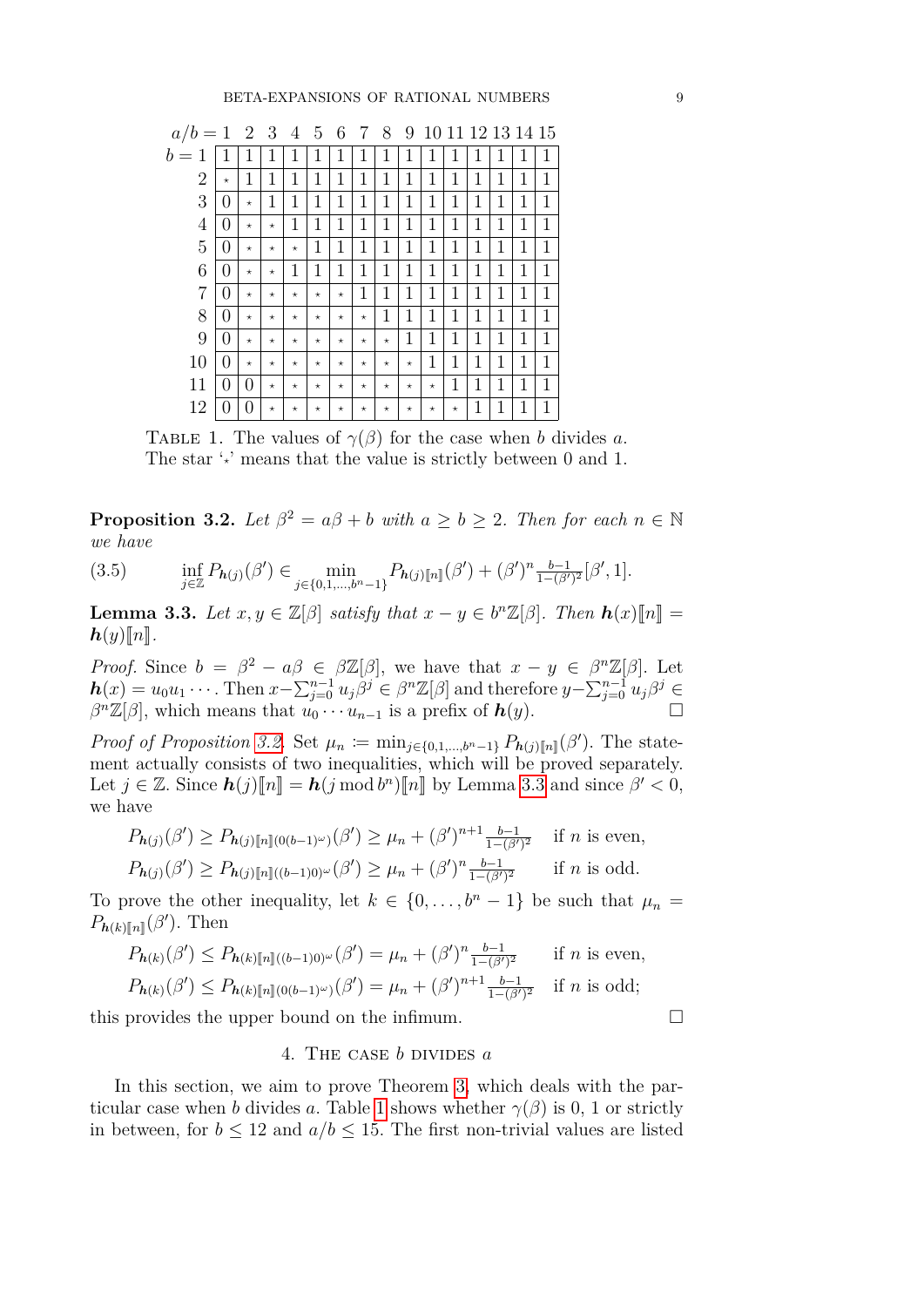| $\alpha$                    | $\gamma(\beta)$                                                                        | $\alpha$ | $\gamma(\beta)$                                                                               |
|-----------------------------|----------------------------------------------------------------------------------------|----------|-----------------------------------------------------------------------------------------------|
| $\mathcal{D}_{\mathcal{L}}$ | 2 $0.91480304419665$                                                                   |          | $6$ 0.73611417827238 $\cdots$                                                                 |
|                             | 3 $0.99296356010177$                                                                   |          | $6$ 0.99389726639536                                                                          |
| 8<br>12                     | $0.93354294467597\cdots$<br>$0.99989778900097\cdots$                                   | 28       | $14$ 7 0.58490653345818<br>$7 \quad 0.94452609461867 \cdots$<br>$7$ 0.99798478808267 $\cdots$ |
| 15                          | $5$ 0.83415079417546 $\cdots$<br>$5$ 0.99530672367191 $\cdots$<br>$5$ 0.99999990711058 | 35       | $7$ 0.99998604176743<br>$42\quad 7\quad 0.99999999999971\cdots$                               |

<span id="page-9-1"></span>TABLE 2. Numerical values of  $\gamma(\beta)$ , where  $\beta^2 = a\beta + b$ , that correspond to the first couple '*?*' in Table [1.](#page-8-3)

in Table [2.](#page-9-1) The algorithm for obtaining these values is deduced from The-orem [2](#page-2-2) (which covers all the cases when  $\frac{a}{b} \in \mathbb{Z}$  since then either  $a = b$ or  $a \geq 2b > \frac{1+\sqrt{5}}{2}$  $\frac{2}{2}$ , and the following proposition, which improves the statement of Proposition [3.2.](#page-8-0)

<span id="page-9-0"></span>**Proposition 4.1.** *Let*  $\beta^2 = a\beta + b$  *with*  $a \ge b \ge 2$  *and*  $\frac{a}{b} \in \mathbb{Z}$ *. Then for each*  $n ∈ ℕ$  *we have* 

$$
\inf_{j\in\mathbb{Z}} P_{\mathbf{h}(j)}(\beta') \in \min_{j\in\{0,1,\ldots,b^n-1\}} P_{\mathbf{h}(j)[2n]}(\beta') + (\beta')^{2n} \frac{b-1}{1-(\beta')^2} [\beta',0].
$$

<span id="page-9-2"></span>**Lemma 4.2.** Let  $\beta^2 = cb\beta + b$ . Let  $x, y \in \mathbb{Z}[\beta]$  *satisfy that*  $x - y \in b^n\mathbb{Z}[\beta]$ *for some*  $n \in \mathbb{N}$ . Then  $h(x)\llbracket 2n \rrbracket = h(y)\llbracket 2n \rrbracket$ . Moreover, for all  $x \in \mathbb{Z}[\beta]$ *and*  $d \in \mathcal{A}$  *there exists*  $y \in x + b^n \mathcal{A}$  *such that*  $h(y)[2n+1] = h(x)[2n]d$ *.* 

*Proof.* We have  $\beta^2 = b(c\beta + 1) \in b\mathbb{Z}[\beta]$  and  $b = \beta^2 - c(1 + c^2b)\beta^3 + c^2\beta^4 \in$  $\beta^2 + \beta^3 \mathbb{Z}[\beta] \subseteq \beta^2 \mathbb{Z}[\beta]$ , whence  $\beta^2 \mathbb{Z}[\beta] = b\mathbb{Z}[\beta]$  and  $\beta^{2n}\mathbb{Z}[\beta] = b^n \mathbb{Z}[\beta]$  for all  $n \in \mathbb{N}$ . Following the lines of the proof of Lemma [3.3,](#page-8-2) we obtain that if  $x - y \in b^n \mathbb{Z}[\beta]$  then  $h(x)$  and  $h(y)$  have a common prefix of length at least 2*n*.

To prove the second statement, put  $u_0u_1 \cdots = h(x)$ . Since  $b^n \in \beta^{2n}$  +  $\beta^{2n+1}\mathbb{Z}[\beta]$ , we have that  $u_0u_1 \cdots u_{2n-1}d$  is a prefix of  $h(x+eb^n)$  for any  $e \equiv d - u_{2n} \pmod{b}$ .

*Proof of Proposition [4.1.](#page-9-0)* We follow the lines of the proof of Proposition [3.2](#page-8-0) for the case *n* even. The lower bound is the same in both statements, therefore we only need to prove that  $\inf_{j\in\mathbb{Z}} P_{h(j)}(\beta') \leq P_{h(k)[2n]}(\beta')$ , where  $k \coloneqq \arg \min_{j \in \{0, \ldots, b^n-1\}} P_{h(j)[2n]}(\beta')$ . For each  $m \in \mathbb{N}$ , there exists  $k_m \in \mathbb{Z}$ such that  $h(k_m)\llbracket 2n+2m\rrbracket \in h(k)\llbracket 2n\rrbracket (0\mathcal{A})^m$  by Lemma [4.2.](#page-9-2) Then

$$
\inf_{j\in\mathbb{Z}} P_{\mathbf{h}(j)}(\beta') \leq \inf_{m\in\mathbb{N}} P_{\mathbf{h}(k_m)}(\beta') \leq \inf_{m\in\mathbb{N}} P_{\mathbf{h}(k)\llbracket n\rrbracket 0^{2m}((b-1)0)^{\omega}}(\beta') = P_{\mathbf{h}(k)\llbracket n\rrbracket}(\beta').
$$

<span id="page-9-4"></span>**Remark 4.3.** We have that

<span id="page-9-3"></span>(4.1) 
$$
\mu_n := \min_{j \in \{0, 1, \dots, b^n - 1\}} P_{h(j)[2n]}(\beta') = \min_{j \in J_{n-1} + b^{n-1} \mathcal{A}} P_{h(j)[2n]}(\beta'),
$$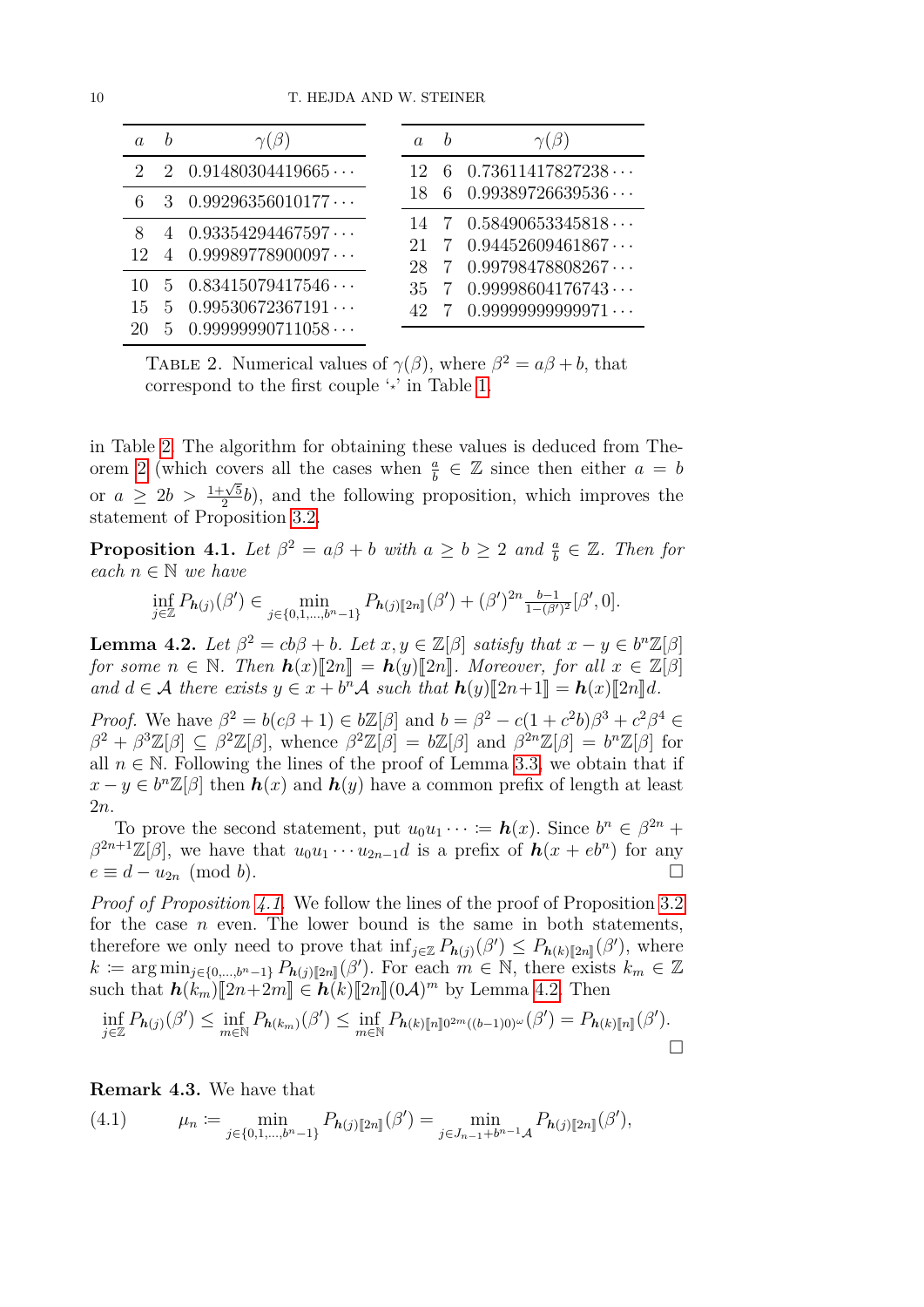

<span id="page-10-0"></span>FIGURE 3. The computation of  $\gamma(1+\sqrt{3})$ . By a thick line with a bold label we denote the intervals that we 'keep' (these arise from numbers in  $J_n$ ), by a thin line the ones that we 'forget'. The labels next to the intervals are the corresponding prefixes  $h(j)$ [2*n*].

where

$$
J_0 := \{0\},
$$
  
\n
$$
J_n := \left\{ j \in J_{n-1} + b^{n-1} \mathcal{A} : P_{h(j)[2n]}(\beta') < \mu_n + |\beta'|^{2n+1} \frac{b-1}{1-(\beta')^2} \right\}.
$$

To verify [\(4.1\)](#page-9-3), we first show that the sequence  $(\mu_n)_{n\in\mathbb{N}}$  is non-increasing. Let  $j \in \{0, \ldots, b^n - 1\}$  be such that  $\mu_n = P_{h(j)[2n]}(\beta')$ . Then by Lemma [4.2](#page-9-2) there exists  $d \in \mathcal{A}$  such that  $\mathbf{h}(j+db^n)[2n+1]\mathbf{h}(j)[2n]\mathbf{0}$ , whence  $\mu_{n+1} \leq \mathbf{h}(j)$ ,  $\mu_{n+1} \leq \mathbf{h}(j)$  $P_{h(j+db^n)[2n+2]}(\beta') \leq \mu_n.$ 

Suppose now that  $j \in \{0, \ldots, b^n-1\} \setminus (J_{n-1} + b^{n-1}A)$ . Then there exists  $m < n$  such that  $P_{h(j)}[2m](\beta') \geq \mu_m + |\beta'|^{2m+1} \frac{b-1}{1-(\beta')^2}$  $\frac{b-1}{1-(\beta')^2}$ , therefore  $P_{h(j)[2n]}(\beta') > \mu_m \geq \mu_n.$ 

<span id="page-10-1"></span>**Example 4.4.** As an example, the computation of  $\gamma(\beta)$  for  $\beta = 1 + \sqrt{3}$ , the Pisot root of  $\beta^2 = 2\beta + 2$ , is visualized in Figure [3.](#page-10-0) For each step of the algorithm, the value of  $\gamma(\beta)$  lies in the left-most interval. Already in the 5th step we obtain that  $\gamma(\beta) \in [0.900834, 0.970552]$ , therefore it is strictly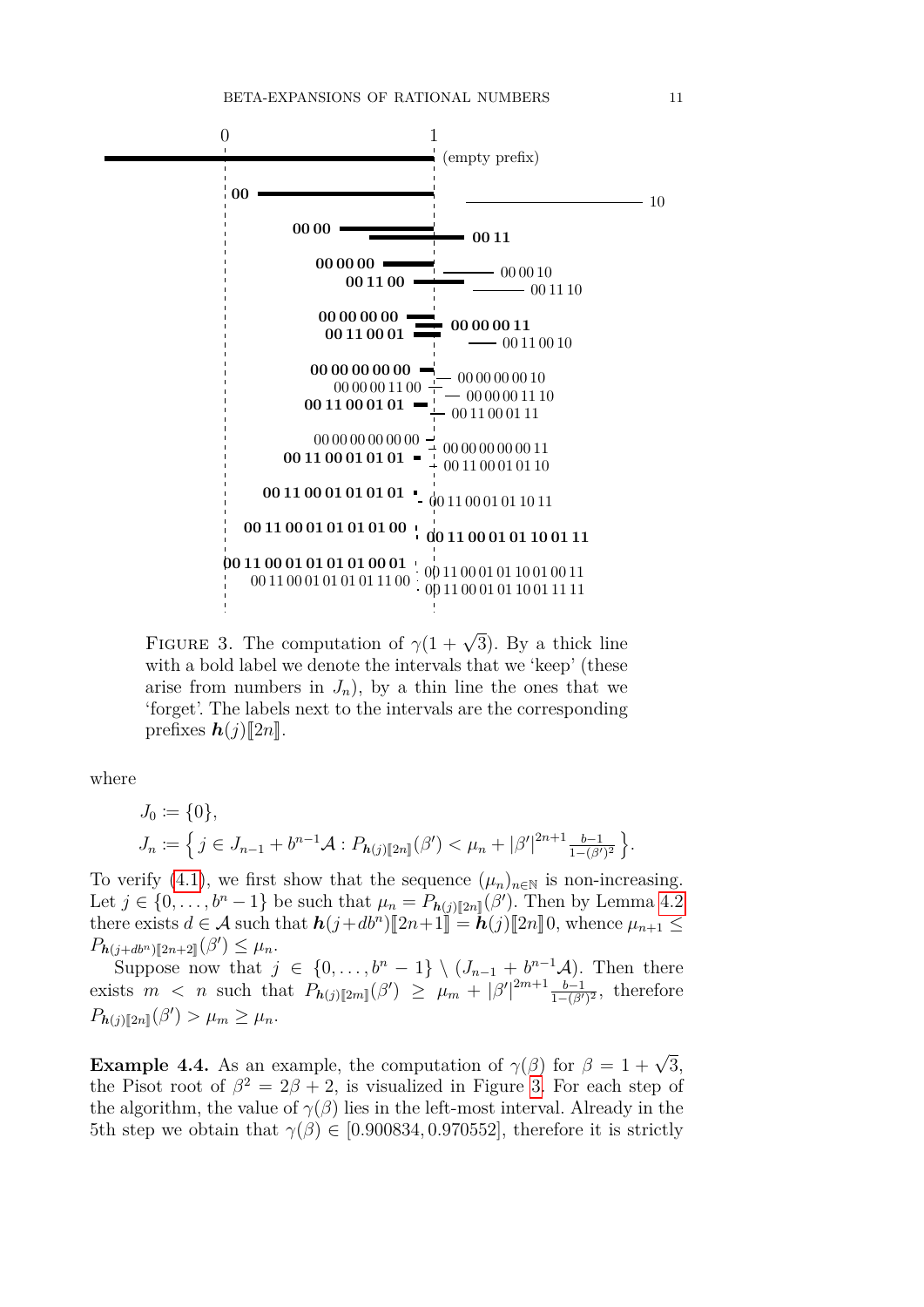between 0 and 1. Note that in the 9th step we have that  $\mu_9 = P_{t^{(9)}}(\beta')$  with  $t^{(9)} = 001100010101010001$ , and  $\gamma(\beta) \in [0.910126652, 0.915876683]$ . In the 40th step, we have that

$$
t^{(40)} = 001100(01)^4000100(0001)^4(00)^2(01)^5(00)^3(01)^6(00)^201
$$

and  $\gamma(\beta) \approx 0.914803044$ .

<span id="page-11-0"></span>*Proof of Theorem [2,](#page-2-2) case*  $a = b$ *. Take*  $a = b \ge 4$ *. Then*  $b = \beta^2 + (b-1)\beta^3 +$  $(2b+1)\beta^4$ , therefore  $h(b)\llbracket 4 \rrbracket = 001(b-1)$ . According to Proposition [4.1,](#page-9-0) we have that

$$
A := \inf_{j \in \mathbb{Z}} P_{h(j)}(\beta') \le P_{001(b-1)}(\beta') = (\beta')^2 + (b-1)(\beta')^3.
$$

For  $a = b \geq 5$ , we use the estimate  $-\beta' \in (\frac{b}{b+1}, 1)$  to obtain that  $A <$  $1 - \frac{b^3(b-1)}{(b+1)^3}$  < −1, therefore  $\gamma(\beta) = 0$ . For  $a = b = 4$ , we have  $P_{001(b-1)}(\beta') \approx$ −1*.*0193, thus *A <* −1.

When  $a = b = 3$ , we verify that  $h(21)\llbracket 12 \rrbracket = 0.01200020201$  and Propo-sition [4.1](#page-9-0) yields  $A \le P_{001200020201}(\beta') \approx -1.0726 < -1$ , therefore  $\gamma(\beta) = 0$ .

When  $a = b = 2$ , we can follow the lines of the proof of the case  $a >$  $1+\sqrt{5}$  $\frac{1}{2}$ , because we observe that [\(3.3\)](#page-6-2) is satisfied, namely  $6 + 8\beta' \approx 0.1436 >$  $0.$ 

The proof of Theorem [3](#page-2-3) is divided into several cases.

*Proof of Theorem [3,](#page-2-3) case*  $a \geq b^2$ . Any  $j \in \mathbb{Z} \setminus \{0\}$  can be written as  $j =$  $b^n(j_0+j_1b)$ , where  $n \in \mathbb{N}$ ,  $j_0 \in \mathcal{A} \setminus \{0\}$  and  $j_1 \in \mathbb{Z}$ . Then  $h(j)[2n+1] = 0^{2n}j_0$ <br>because  $b^n \in \mathbb{R}^{2n}$  +  $\mathbb{R}^{2n+1}\mathbb{Z}[\mathbb{R}]$  whence becase  $b^n \in \beta^{2n} + \beta^{2n+1}\mathbb{Z}[\beta]$ , whence

$$
P_{h(j)}(\beta') \ge P_{h(j)[2n+1]((b-1)0)^{\omega}}(\beta') \ge P_{0^{2n}1((b-1)0)^{\omega}}(\beta')
$$
  
=  $(\beta')^{2n} \left(1 + \frac{(b-1)\beta'}{1 - (\beta')^2}\right) = (\beta')^{2n} \left(1 - \frac{(b-1)b\beta}{\beta^2 - b^2}\right) > 0,$ 

where the last inequality was already proved in [\[MS14,](#page-15-2) Theorem 6]. As  $h(0) = 0^{\omega}$ , we have  $P_{h(0)}(\beta') = 0$ . From Theorem [2](#page-2-2) we conclude that  $\gamma(\beta) =$  $1 + \inf_{j \in \mathbb{Z}} P_{h(j)}(\beta)$  $) = 1.$ 

The remaining cases of the proof of Theorem [3](#page-2-3) make use of the following relations. Let  $c \coloneqq a/b \in \mathbb{Z}$ . Then  $\frac{b}{\beta^2} = \frac{1}{1+c\beta} \in 1 - c\beta + c^2\beta^2 - c^3\beta^3 + \beta^4\mathbb{Z}[\beta],$ and more generally,

<span id="page-11-2"></span>(4.2) 
$$
\frac{b^n}{\beta^{2n}} \in 1 - nc\beta + {n+1 \choose 2}c^2\beta^2 - {n+2 \choose 3}c^3\beta^3 + \beta^4 \mathbb{Z}[\beta] \text{ for any } n \in \mathbb{N}.
$$

For  $j = (j_0 + j_1b)b^n$  with  $n \in \mathbb{N}$ , and  $j_0, j_1 \in \mathbb{Z}$  we have that  $\frac{j}{\beta^{2n}} =$  $j_0 \frac{b^n}{\beta^{2n}} + j_1 \beta^2 \frac{b^{n+1}}{\beta^{2n+2}}$ , therefore

<span id="page-11-1"></span>
$$
(4.3) \quad \frac{j}{\beta^{2n}} \in j_0 - j_0nc\beta + \left(j_0\binom{n+1}{2}c^2 + j_1\right)\beta^2 - \left(j_0\binom{n+2}{3}c^3 + j_1(n+1)c\right)\beta^3 + \beta^4 \mathbb{Z}[\beta].
$$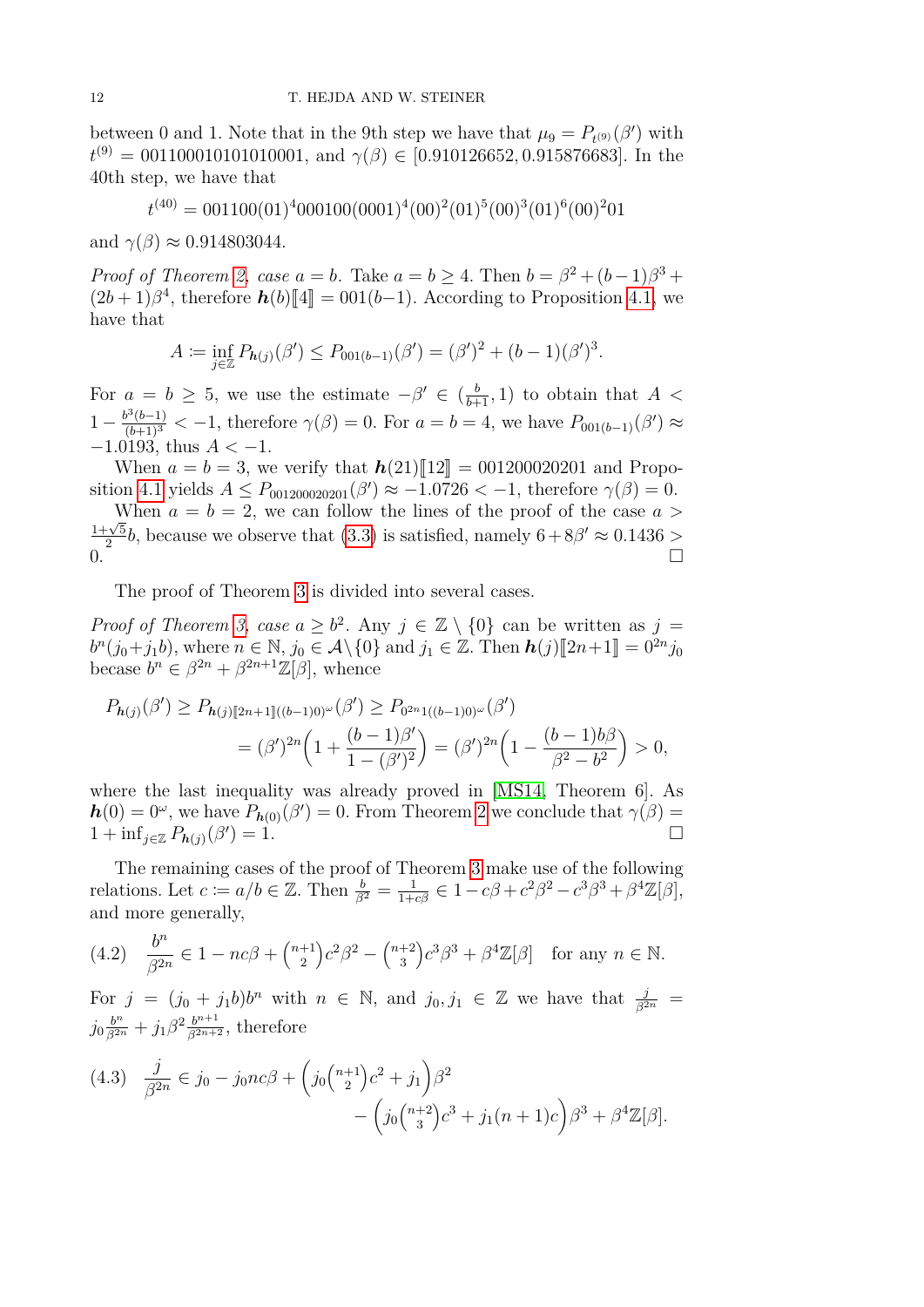*Proof of Theorem [3,](#page-2-3) case*  $\beta^2 = 30\beta + 6$ *.* We have  $b = 6$  and  $c = 5$ *.* As in the proof of the previous case, we will show that  $P_{h(j)}(\beta') \geq 0$  for all  $j \in \mathbb{Z}$ . Let  $j \neq 0$  be written as  $j = b^n(j_0 + j_1b)$  with  $j_0 \in \mathcal{A} \setminus \{0\}$  and  $j_1 \in \mathbb{Z}$ , then  $h(j) = 0^{2n} u_0 u_1 u_2 \cdots$  for some  $u_0 u_1 \cdots \in A^{\omega}$  with  $u_0 = j_0$ , and  $P_{h(j)}(\beta') =$  $(\beta')^{2n}P_{u_0u_1\cdots}(\beta')$ . We consider the following cases:

- If  $u_0 \geq 2$ , then  $P_{u_0u_1} \dots (\beta') \geq P_{2(50)\omega}(\beta') > 0$ .
- If  $u_0 = 1$  and  $u_1 \leq 4$ , then  $P_{u_0u_1}...\left(\beta'\right) \geq P_{14(05)\omega}(\beta') > 0$ .
- If  $u_0 u_1 = 15$ , then [\(4.3\)](#page-11-1) yields that  $j_0 = 1$  and  $-j_0 n c \equiv 5 \pmod{6}$ , therefore  $n \equiv -1 \pmod{6}$  and  $n = 6n_1 - 1$ , i.e.,  $-i_0nc\beta = 5\beta$  $30n_1\beta \in 5\beta - 5n_1\beta^3 + \beta^4\mathbb{Z}[\beta]$ . Therefore

$$
\frac{j}{\beta^{2n}} \in 1 + 5\beta + \left( {6n_1 \choose 2} 5^2 + j_1 \right) \beta^2 - \left( \frac{(6n_1 + 1)6n_1(6n_1 - 1)}{6} 5^3 + 30n_1 j_1 + 5n_1 \right) \beta^3 + \beta^4 \mathbb{Z}[\beta].
$$

The coefficient of  $\beta^3$  is congruent to 0 modulo 6 regardless of the values of  $n_1$  and  $j_1$ . This means that  $u_3 = 0$ . Then  $P_{15u_20(05)^\omega}(\beta') \ge$  $P_{1500(05)^{\omega}}(\beta') > 0.$ 

Therefore we have  $P_{h(j)}(\beta') \geq 0$  for all  $j \in \mathbb{Z}$ .

*Proof of Theorem [3,](#page-2-3) case*  $\beta^2 = 24\beta + 6$ . We have  $b = 6$  and  $c = 4$ . We use the same technique as in the case  $\beta^2 = 30\beta + 6$ .

- If  $u_0 \geq 2$ , then  $P_{u_0u_1} \dots (\beta') \geq P_{2(50)\omega}(\beta') > 0$ .
- If  $u_0 = 1$  and  $u_1 \leq 3$ , then  $P_{u_0u_1}...\left(\beta'\right) \geq P_{13(05)^{\omega}}(\beta') > 0$ .
- Since *c* is even, we get that  $u_1 \equiv -j_0nc \pmod{6}$  is even, therefore  $u_0 u_1 \neq 15$ .
- If  $u_0u_1 = 14$ , then [\(4.3\)](#page-11-1) gives  $j_0 = 1$  and  $-j_0nc \equiv 4 \pmod{6}$ , i.e.,  $n \equiv -1 \pmod{3}$  and  $n = 3n_1 - 1$ , whence  $-j_0nc\beta = 4\beta - 12n_1\beta \in$  $4\beta - 2n_1\beta^3 + \beta^4\mathbb{Z}[\beta]$ . We derive that

$$
\frac{j}{\beta^{2n}} \in 1 + 4\beta + (\text{some integer})\beta^2 - \left(144n_1^3 - 30n_1 + 12n_1j_1\right)\beta^3 + \beta^4 \mathbb{Z}[\beta].
$$

As above, we get that  $u_3 = 0$  regardless of the values of  $n_1$  and  $j_1$ , thus  $P_{u_0u_1} \dots (\beta') \ge P_{1400(05)^\omega}(\beta') > 0.$ 

*Proof of Theorem [3,](#page-2-3) case*  $c := a/b < b$  *and*  $c \notin \{4, 5\}$  *when*  $b = 6$ *.* Let  $n :=$  $\lceil \frac{c}{b} \rceil$  $\frac{c}{bc}$  *e.* **From** [\(4.2\)](#page-11-2), the *β*-adic expansion  $h(b^n)$  starts with  $0^{2n}1(nb-nc)$ . If *c*  $\frac{c}{b-c} \notin \mathbb{Z}$ , then we have  $nb - nc > c$  and thus  $P_{1(nb-nc)}(\beta') \leq 1 + (c+1)\beta' < 0$ , using that  $\beta' = -\frac{b}{\beta} < -\frac{b}{cb+1} \leq -\frac{1}{c+1}$ . By Proposition [4.1,](#page-9-0) this proves that  $\gamma(\beta)$  < 1 if *c* is not a multiple of *b* − *c*.

Assume now that  $\frac{c}{b-c} \in \mathbb{Z}$ , i.e.,  $n = \frac{c}{b-c}$  $\frac{c}{b-c}$ . For  $j := b^n - \binom{n+1}{2}$  $\binom{+1}{2}c^2b^{n+1}$ , we have by [\(4.3\)](#page-11-1) that

$$
\frac{j}{\beta^{2n}} \in 1 - nc\beta - \left( {n+2 \choose 3}c^3 - {n+1 \choose 2}c^3(n+1) \right) \beta^3 + \beta^4 \mathbb{Z}[\beta].
$$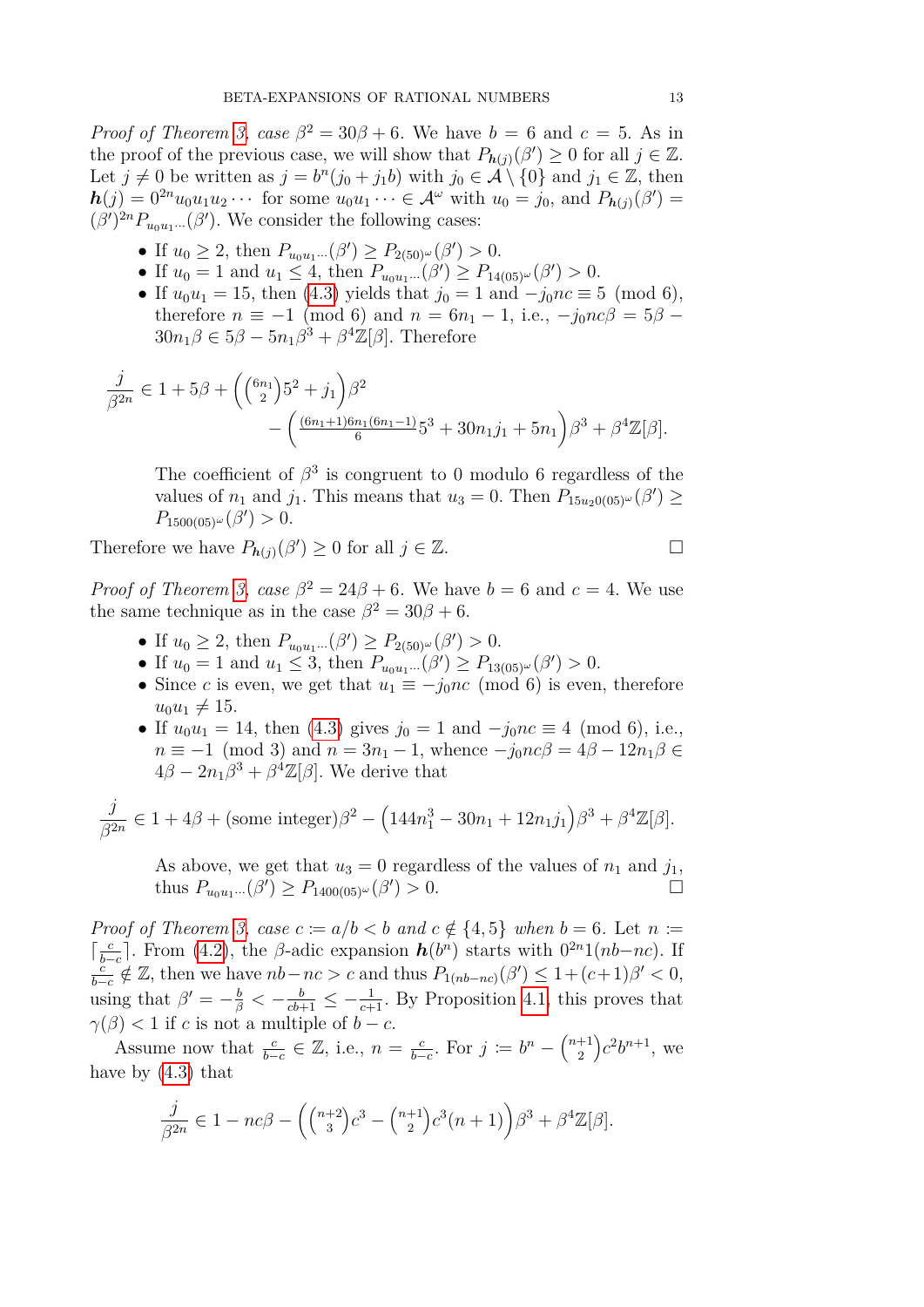Since  $-nc = c - nb \in c - n\beta^2 + \beta^3 \mathbb{Z}[\beta]$  and  $(n+1)c = nb \in \beta \mathbb{Z}[\beta]$ , we obtain that

$$
\frac{j}{\beta^{2n}} \in 1 + c\beta - \left( \binom{n+2}{3}c^3 + n \right) \beta^3 + \beta^4 \mathbb{Z}[\beta].
$$

If  $\binom{n+2}{3}$  $\binom{+2}{3}c^3 + n \not\equiv 0 \pmod{b}$ , then

$$
P_{h(j)[2n+4]}(\beta') \le P_{0^{2n}1c01}(\beta') = \frac{(\beta')^{2n+2}}{b} + (\beta')^{2n+3} = (\beta')^{2n+2}\frac{\beta-b^2}{b\beta} < 0,
$$

since  $1 + c\beta' = \frac{(\beta')^2}{b}$  $\frac{b}{b}$  and  $\beta < a + 1 \leq b^2$ , therefore  $\gamma(\beta) < 1$  by Proposition [4.1.](#page-9-0)

It remains to consider the case that  $\binom{n+2}{3}$  $f_3^{+2}$ ) $c^3 + n \equiv 0 \text{ mod } b$ , i.e.,

$$
n \equiv -\frac{bn(n+2)}{6}c^2n \bmod b,
$$

because  $(n+1)c = nb$ . Multiplying by  $b - c$  gives

$$
c \equiv -\frac{bn(n+2)}{6}c^3 \bmod b.
$$

Note that  $\frac{bn(n+2)}{6} = (b-c)\binom{n+2}{3}$  $\binom{+2}{3} \in \mathbb{Z}$ . We distinguish four cases:

- (i) If  $6 \perp b$ , then  $c \equiv 0 \mod b$ , contradicting that  $1 \leq c < b$ .
- (ii) If  $2 \mid b$  and  $3 \nmid b$ , then *c* is a multiple of  $b/2$ , i.e.,  $c = b/2$ ,  $n = 1$ . As *n* is also a multiple of  $b/2$ , we get that  $b = 2$ , thus  $c = 1$ . For  $\beta^2 = 2\beta + 2$ , we already know that  $\gamma(\beta) < 1$ , see Example [4.4.](#page-10-1)
- (iii) If  $3 \mid b$  and  $2 \nmid b$ , then c and n are multiples of  $b/3$ . For  $c = b/3$ we have  $n \notin \mathbb{Z}$ . For  $c = 2b/3$ , we have  $n = 2$ , thus  $b \in \{3, 6\}$ . However,  $b = 6$  contradicts  $2 \nmid b$  and  $b = 3$  (i.e.,  $c = 2$ ) contradicts  $(n+2)$  $\binom{+2}{3}c^3 + n \equiv 0 \text{ mod } b.$
- (iv) If 6 | *b*, then *c* and *n* are multiples of  $b/6$ , thus  $c \in \{b/2, 2b/3, 5b/6\}$ ,  $n \in \{1, 2, 5\}$ . If  $n = 1$ , then  $b = 6$ , thus  $c = 3$ , and  $\binom{n+2}{3}$  $\binom{+2}{3}c^3 + n \not\equiv$ 0 mod *b*. If  $n = 2$ , then  $b \in \{6, 12\}$ ; we have excluded that  $b = 6$ ,  $c = 4$ ; for  $b = 12, c = 8$ , we have  $\binom{n+2}{3}$  $\binom{+2}{3}c^3 + n \not\equiv 0 \mod b$ . If  $n = 5$ , then  $b \in \{6, 30\}$ ; we have excluded that  $b = 6, c = 5$ ; for  $b = 30$ ,  $c = 24$ , we have  $\binom{n+2}{3}$  $\binom{+2}{3}c^3 + n \not\equiv 0 \mod b.$

# 5. The general case

<span id="page-13-0"></span>In the general quadratic case where  $1 < \gcd(a, b) < b$ , the conditions of Theorem [2](#page-2-2) need not be satisfied. This means that we have to rely on the more general Theorem [1,](#page-2-1) i.e., to compute the two values  $\inf_{j\in\mathbb{Z}} P_{h(j)}(\beta')$  and  $\sup_{j\in\mathbb{Z}} P_{h(j-\beta)}(\beta').$ 

<span id="page-13-1"></span>We can derive, in a similar manner to Proposition [3.2,](#page-8-0) that for all  $n \in \mathbb{N}$ ,  $(5.1)$  $\sup_{j\in\mathbb{Z}} P_{\mathbf{h}(j-\beta)}(\beta') \in \max_{j\in\{0,1,\dots,b^{n}-1\}} P_{\mathbf{h}(j-\beta)[n]}(\beta') + (\beta')^{n} \frac{b-1}{1-(\beta')^{n}}$  $\frac{b-1}{1-(\beta')^2}[\beta', 1].$ 

Let now  $s_n \geq 1$ , for  $n \in \mathbb{N}$ , denote the smallest positive integer such that  $s_n \in \beta^n \mathbb{Z}[\beta]$ , and  $r_n \coloneqq \frac{s_n}{s_{n-1}}$  $\frac{s_n}{s_{n-1}}$ . Then *x, y* ∈ ℤ have a common prefix of length *n* if and only if  $y - x \in s_n \mathbb{Z}$ . Therefore, in both [\(3.4\)](#page-7-0) and [\(5.1\)](#page-13-1) we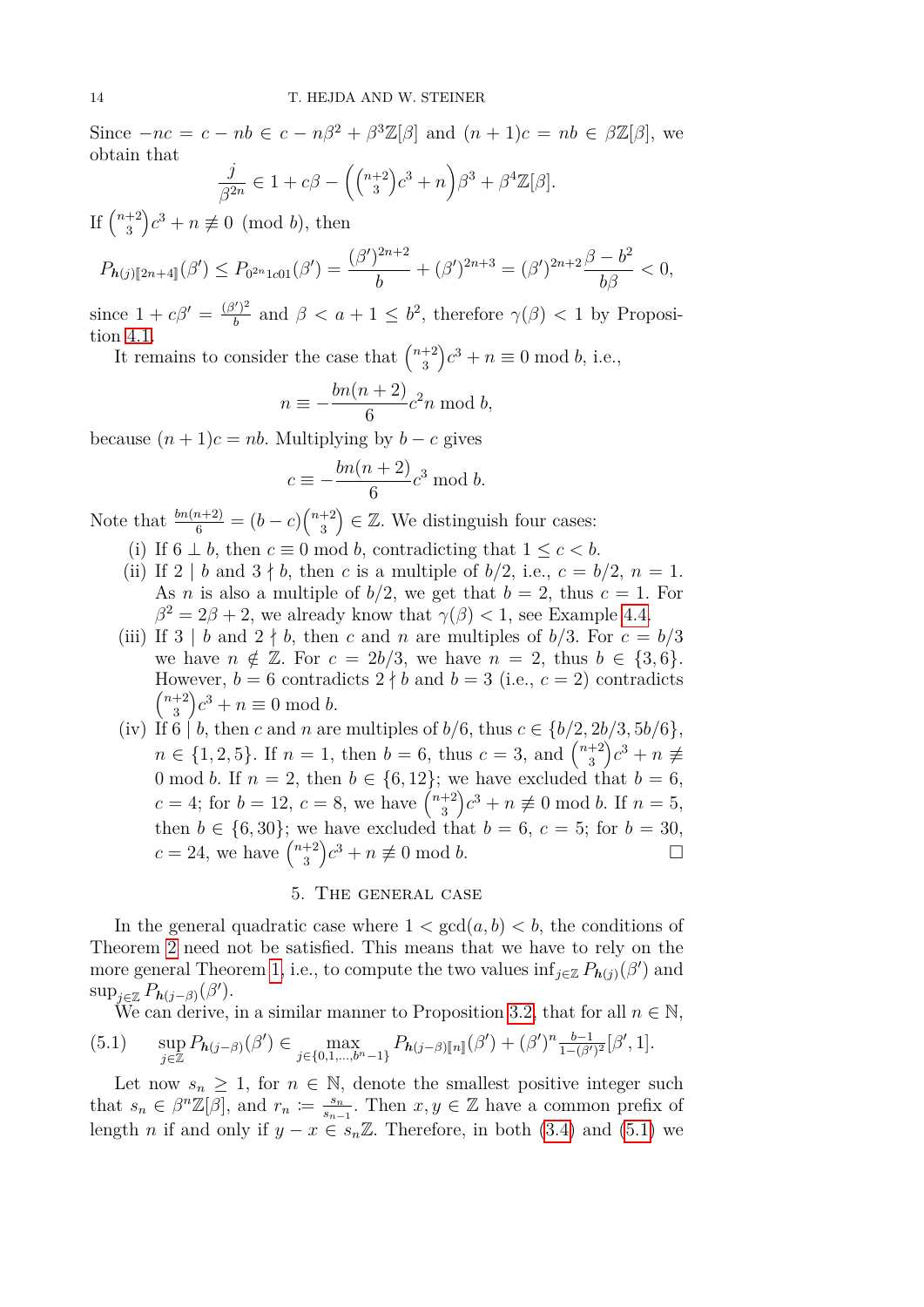can take  $\{0, 1, \ldots, s_n - 1\}$  instead of  $\{0, 1, \ldots, b^n - 1\}$ . Moreover, following Remark [4.3,](#page-9-4) we can further restrict to the sets

$$
J_0 := \{0\}, \quad J'_0 := \{-\beta\},
$$
  
\n
$$
J_n := \left\{ j \in J_{n-1} + s_{n-1}\{0, \dots, r_n - 1\} : P_{h(j)[n]}(\beta') \le \mu_n + |\beta'|^n \frac{b-1}{1+\beta'} \right\},
$$
  
\n
$$
J'_n := \left\{ j \in J_{n-1} + s_{n-1}\{0, \dots, r_n - 1\} : P_{h(j)[n]}(\beta') \ge \nu_n - |\beta'|^n \frac{b-1}{1+\beta'} \right\},
$$

where we denote

$$
\mu_n := \min_{j \in \{0, 1, \dots, b^n - 1\}} P_{\mathbf{h}(j) [\![n]\!]}(\beta') \quad \text{and} \quad \nu_n := \max_{j \in \{0, 1, \dots, b^n - 1\}} P_{\mathbf{h}(j-\beta) [\![n]\!]}(\beta').
$$

We conclude by several open questions that arise in the study of rational numbers with purely periodic expansions:

- (A) Prove or disprove that  $\gamma(\beta) = 1$  for a quadratic Pisot number  $\beta > 1$ , root of  $\beta^2 = a\beta + b$ , if and only if  $\frac{a}{b} \in \mathbb{Z}$  and  $a \geq b^2$  or  $(a, b) \in$  $\{(24,6), (30,6)\}.$
- (B) For which quadratic  $\beta$  we have that  $\gamma(\beta) = 0$ ? Can we drop the restrictions on *a* and *b* in Theorem [2?](#page-2-2) More specifically, is it true that  $a < \frac{1+\sqrt{5}}{2}$  $\frac{\gamma}{2}b$  implies  $\gamma(\beta) = 0$ ?
- (C) What is the structure of the prefixes of *β*-adic expansions of integers for a general quadratic *β*?
- (D) What about the cubic Pisot case? Akiyama and Scheicher [\[AS05\]](#page-14-2) showed how to compute the value  $\gamma(\beta)$  for  $\beta \approx 1.325$  the minimal Pisot number (or Plastic number), root of  $\beta^3 = \beta + 1$ . Loridant et al. [\[LMST13\]](#page-15-8) gave the contact graph of the *β*-tiles for cubic units, which could be used to determine  $\gamma(\beta)$  for the units, in a similar way to what Akiyama and Scheicher did. The consideration of the *β*-adic spaces could then allow the results to be expanded to nonunits as well.

### Acknowledgements

The first author acknowledges support by Grant Agency of the Czech Technical University in Prague grant SGS14/205/OHK4/3T/14 and Czech Science Foundation grant 13-03538S. The second author acknowledges support by ANR/FWF project "FAN – Fractals and Numeration" (ANR-12- IS01-0002, FWF grant I1136) and by ANR project "Dyna3S – Dynamique des algorithmes du pgcd" (ANR-13-BS02-0003).

#### **REFERENCES**

<span id="page-14-1"></span>

| [ABBS08] Shigeki Akiyama, Guy Barat, Valérie Berthé, and Anne Siegel, <i>Boundary of</i> |
|------------------------------------------------------------------------------------------|
| central tiles associated with Pisot beta-numeration and purely periodic expan-           |
| <i>sions</i> , Monatsh. Math. $155$ (2008), no. 3-4, 377-419.                            |

- <span id="page-14-0"></span>[Aki98] Shigeki Akiyama, *Pisot numbers and greedy algorithm*, Number theory (Eger, 1996), de Gruyter, Berlin, 1998, pp. 9–21.
- <span id="page-14-2"></span>[AS05] Shigeki Akiyama and Klaus Scheicher, *Intersecting two-dimensional fractals with lines*, Acta Sci. Math. (Szeged) **71** (2005), no. 3–4, 555–580.